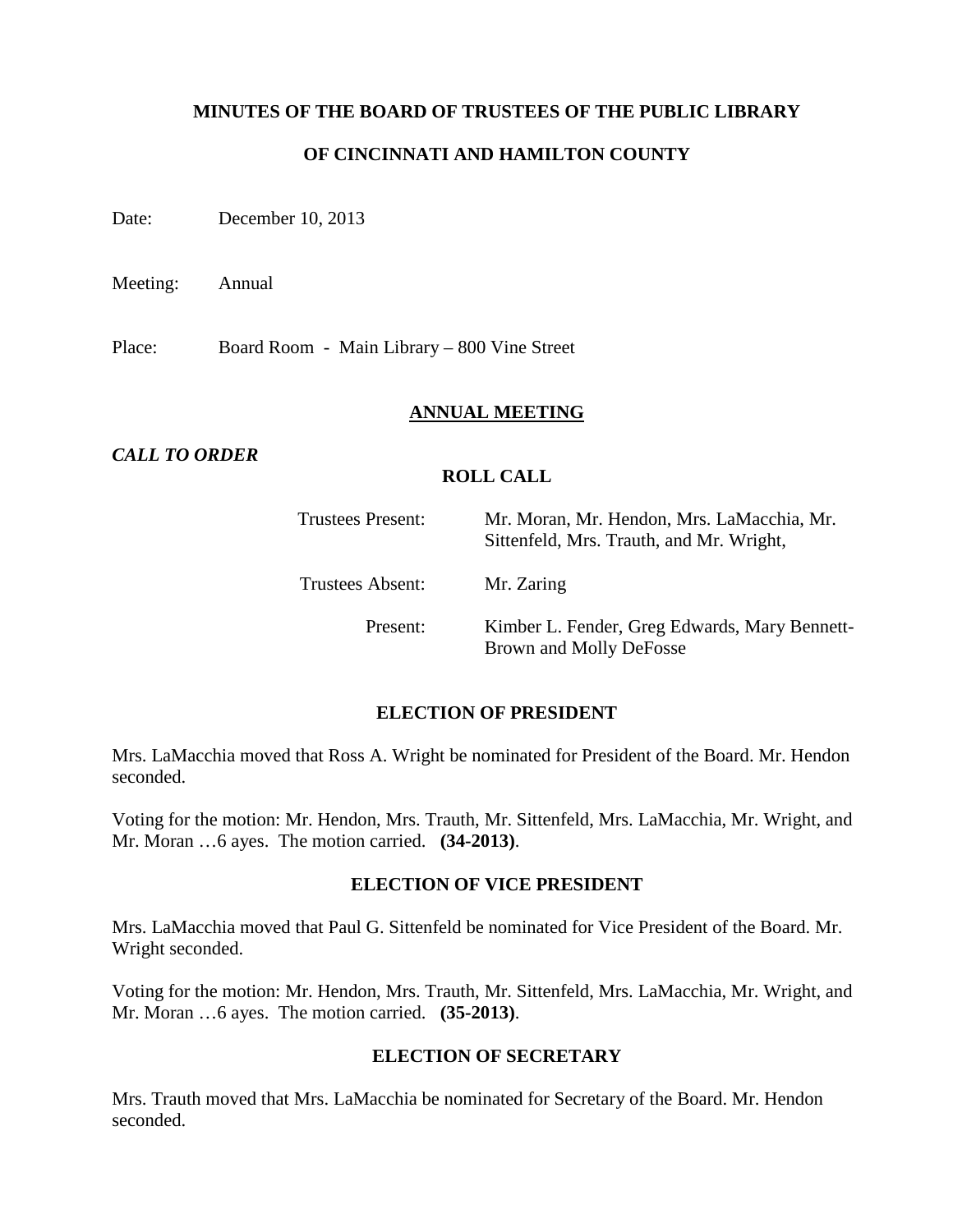Voting for the motion: Mr. Hendon, Mrs. Trauth, Mr. Sittenfeld, Mrs. LaMacchia, Mr. Wright, and Mr. Moran …6 ayes. The motion carried. **(36-2013)**.

# **2014 PROPOSED COMMITTEE ASSIGNMENTS**

Mr. Moran presented the members and Chair of each Committee for 2014.

### **Finance and Audit**

Allen G. Zaring, Chairman Elizabeth H. LaMacchia Paul G. Sittenfeld

### **Human Resources**

Barbara Trauth, Chairman Robert G. Hendon Elizabeth H. LaMacchia

### **Library Operations - Facilities**

Robert G. Hendon, Chairman William J. Moran Allen G. Zaring

### **Library Operations - Services**

William J. Moran, Chairman Paul G. Sittenfeld Barbara W. Trauth

# **ANNUAL MEETING RESPONSIBILITIES**

Ms. DeFosse requested:

### PUBLIC OFFICIAL BONDS

Section 3375.32 of the Ohio Revised Code requires a library fiscal officer to execute a bond in an amount and with surety to be approved by the board, payable to the board, and conditioned for the faithful performance of the official duties required. In accordance with that statute, it is recommended that new public official bonds be executed in the name of Molly DeFosse, Fiscal Officer and Kimber Fender, Eva Jane Romaine Coombe Director/Deputy Fiscal Officer, each in the amount of \$500,000 for terms commencing December 31, 2013 and ending December 31, 2014.

### RESOLUTION/AUTHORIZATION FOR BANK ACCOUNTS

The annual change of officers of the Board and the annual appointment of a Fiscal Officer requires notification to our banking service providers. In addition, the following items must be established by resolution of the Board: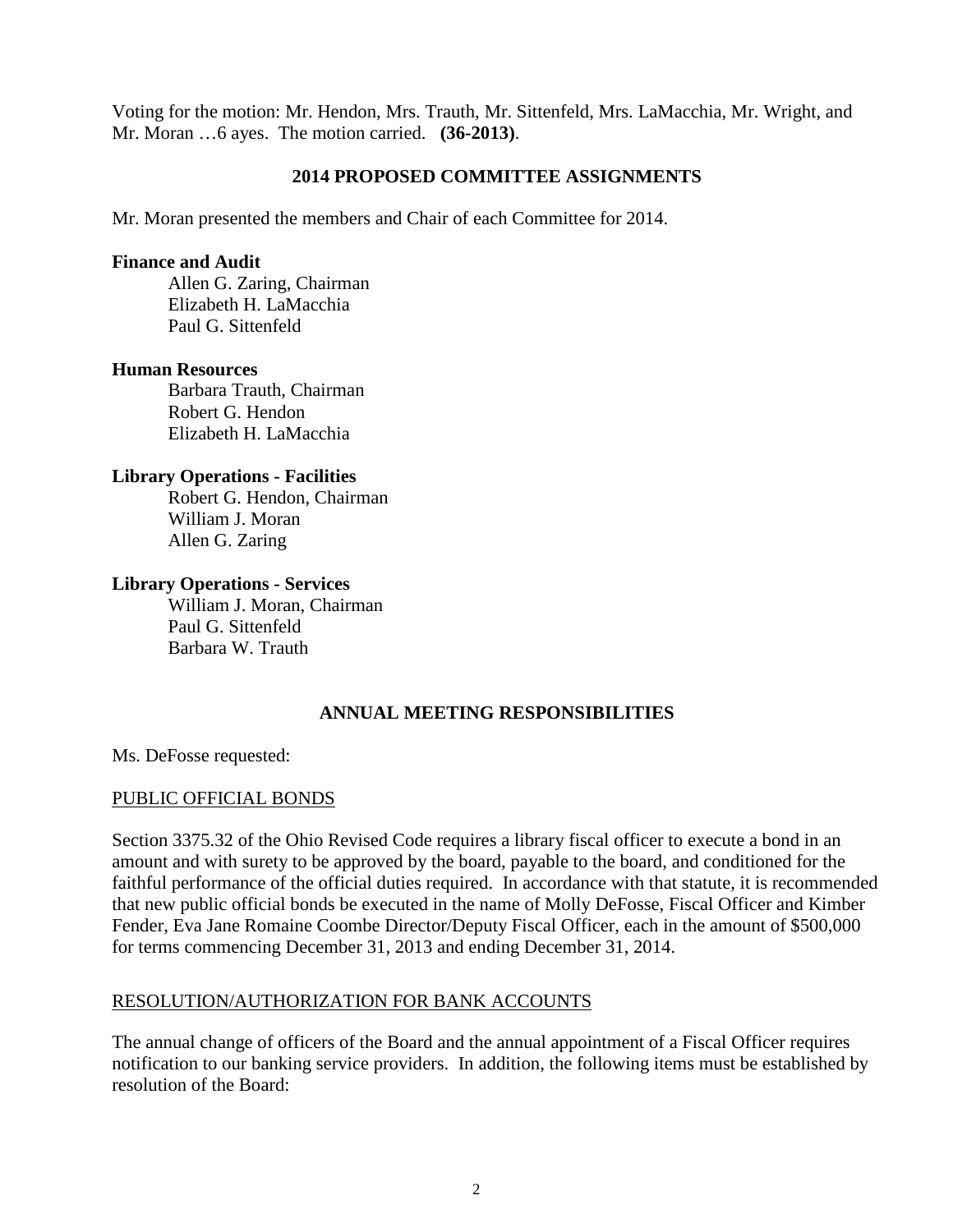Withdrawals and Transfers. Any funds deposited to the credit of any account of the Public Library of Cincinnati and Hamilton County may be withdrawn by check or other order for the payment of money, signed by the President and Fiscal Officer.

Any funds deposited to the credit of the Public Library of Cincinnati and Hamilton County may be transferred by wire transfer or ACH transaction to another Library account or investment instrument, as authorized either in writing, by telephone or computer by the Fiscal Officer or Deputy Fiscal Officer.

Products and Services. The Fiscal Officer and the President or Vice President jointly are authorized to enter into contracts and agreements, written or verbal, for any products or services offered by an authorized public depository, including but not limited to cash management services and computer/internet based products and services.

Sale of Stock. The Eva Jane Romaine Coombe Director or Fiscal Officer are authorized to sell stock donations.

# RESOLUTION/AUTHORIZATION FOR 2014 TAX LEVY ADVANCES

The first settlement of annual property tax receipts generally is not complete until May, but the Hamilton County Auditor makes advance payment of the taxes collected and held in the county treasury. However, an advance will only be processed when the organization's governing body has passed an initial blanket resolution and the authorized official formally requests each advance in writing. It is requested that the Board adopt the following resolution to this purpose, which is based on the form suggested by the County Auditor.

> Resolution Requesting the County Auditor to Make Advance Payments of Taxes *Pursuant to Ohio Revised Code § 321.34*

*Whereas*, the Ohio Revised Code allows for requests for advance payments from the County Auditor funds derived from taxes or other sources to the County Treasurer, which may be held on account of a local subdivision;

*Therefore*, be it resolved by the Board of Trustees of the Public Library of Cincinnati and Hamilton County, Ohio:

*Section 1*. That the Auditor and the Treasurer of Hamilton County in accordance with Ohio Revised Code § 321.34, be requested to draw and pay to the Public Library of Cincinnati and Hamilton County upon the written request of Molly DeFosse, Fiscal Officer, to the County Auditor, funds due in any settlement of 2013 derived from taxes or other sources, payable to the County Treasurer to the account of the Public Library of Cincinnati and Hamilton County, and lawfully applicable for purposes of the fiscal year January – December 2014.

*Section 2*. That the Fiscal Officer of the Public Library of Cincinnati and Hamilton County shall forward to the County Auditor a certified copy of this Resolution.

Mr. Wright moved that the Board approve the Public Official Bonds, the Resolutions/Authorization for Bank Accounts, the Resolution/Authorization for the Tax Levy Advances. Mrs. LaMacchia seconded.

Voting for the motion: Mr. Hendon, Mrs. Trauth, Mr. Sittenfeld, Mrs. LaMacchia, Mr. Wright, and Mr. Moran …6 ayes. The motion carried. **(37-2013)**.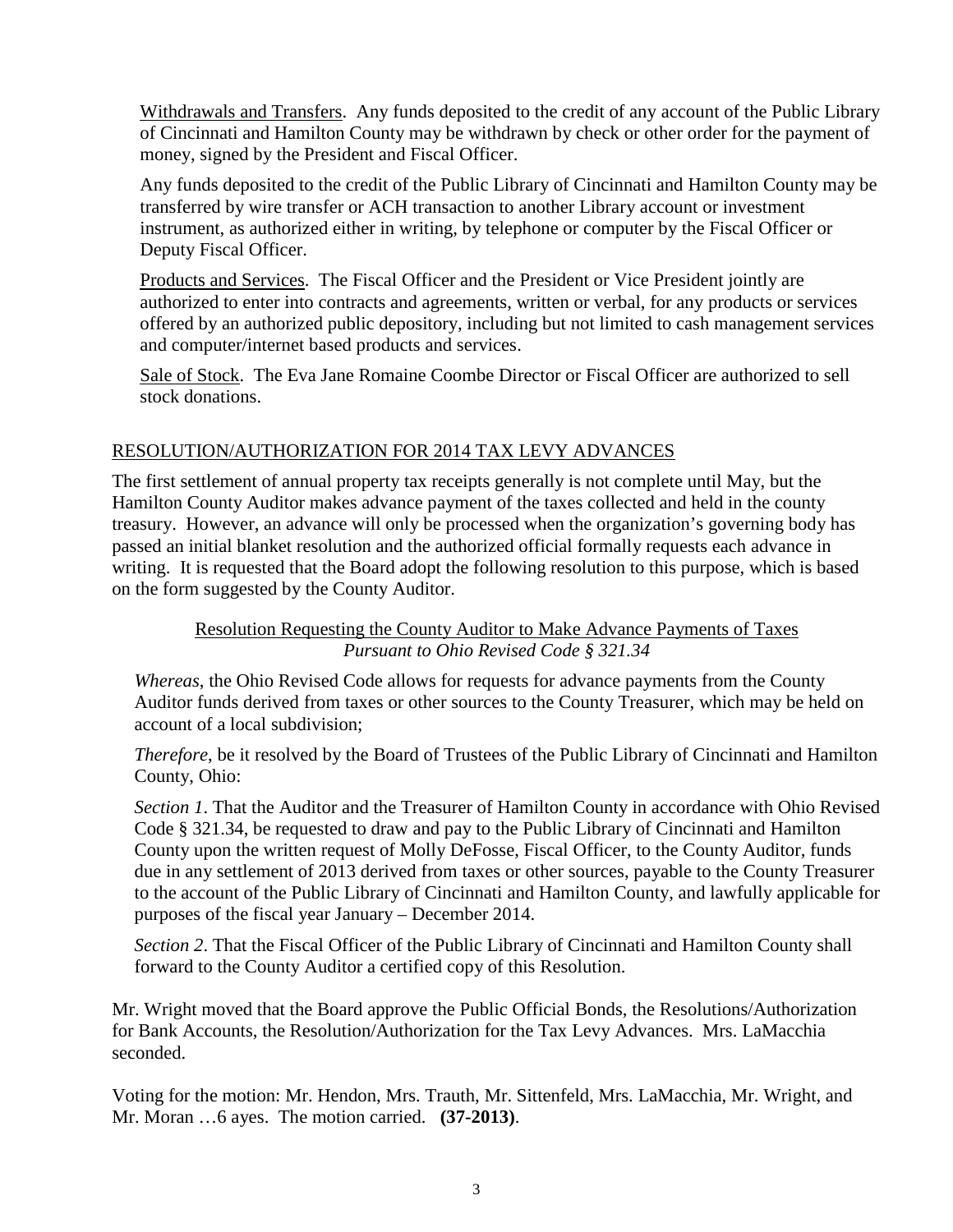# **REPORT OF THE HUMAN RESOURCES COMMITTEE MEETING**

Mrs. Trauth reported that the Human Resources Committee met December 5. Committee Chairman, Barbara Trauth, Committee Members Robert Hendon and Ross Wright and Board President Bill Moran were in attendance. Staff member Kim Fender was also in attendance.

It is the recommendation of the Committee that the Board take the following action:

## APPOINTMENT AND SALARIES OF FISCAL OFFICER AND EVA JANE ROMAINE COOMBE DIRECTOR, APPOINTMENT OF DEPUTY FISCAL OFFICER

1. Appoint and set the salaries for the positions of Fiscal Officer and Eva Jane Romaine Coombe Director for 2014 as follows:

Fiscal Officer – Molly DeFosse at an annual salary of \$123,000.

Eva Jane Romaine Coombe Director – Kimber L. Fender at an annual salary of \$191,430. In 2014, the Library will receive revenue generated by the Eva Jane Romaine Coombe endowment through the Library Foundation toward the Director's salary.

2. Appoint Kimber L. Fender, The Eva Jane Romaine Coombe Director, as Deputy Fiscal Officer. Ms. Fender receives no additional compensation for serving in this capacity.

Mrs. Trauth moved that the Board approve the report as submitted. Mr. Wright seconded.

Voting for the motion: Mr. Hendon, Mrs. Trauth, Mr. Sittenfeld, Mrs. LaMacchia, Mr. Wright, and Mr. Moran …6 ayes. The motion carried. **(38-2013)**.

The Annual Meeting was then adjourned.

\_\_\_\_\_\_\_\_\_\_\_\_\_\_\_\_\_\_\_\_\_\_\_\_\_\_\_\_\_\_\_\_\_\_\_\_\_\_\_\_\_\_\_\_\_\_

\_\_\_\_\_\_\_\_\_\_\_\_\_\_\_\_\_\_\_\_\_\_\_\_\_\_\_\_\_\_\_\_\_\_\_\_\_\_\_\_\_\_\_\_\_\_ President

Attest: Secretary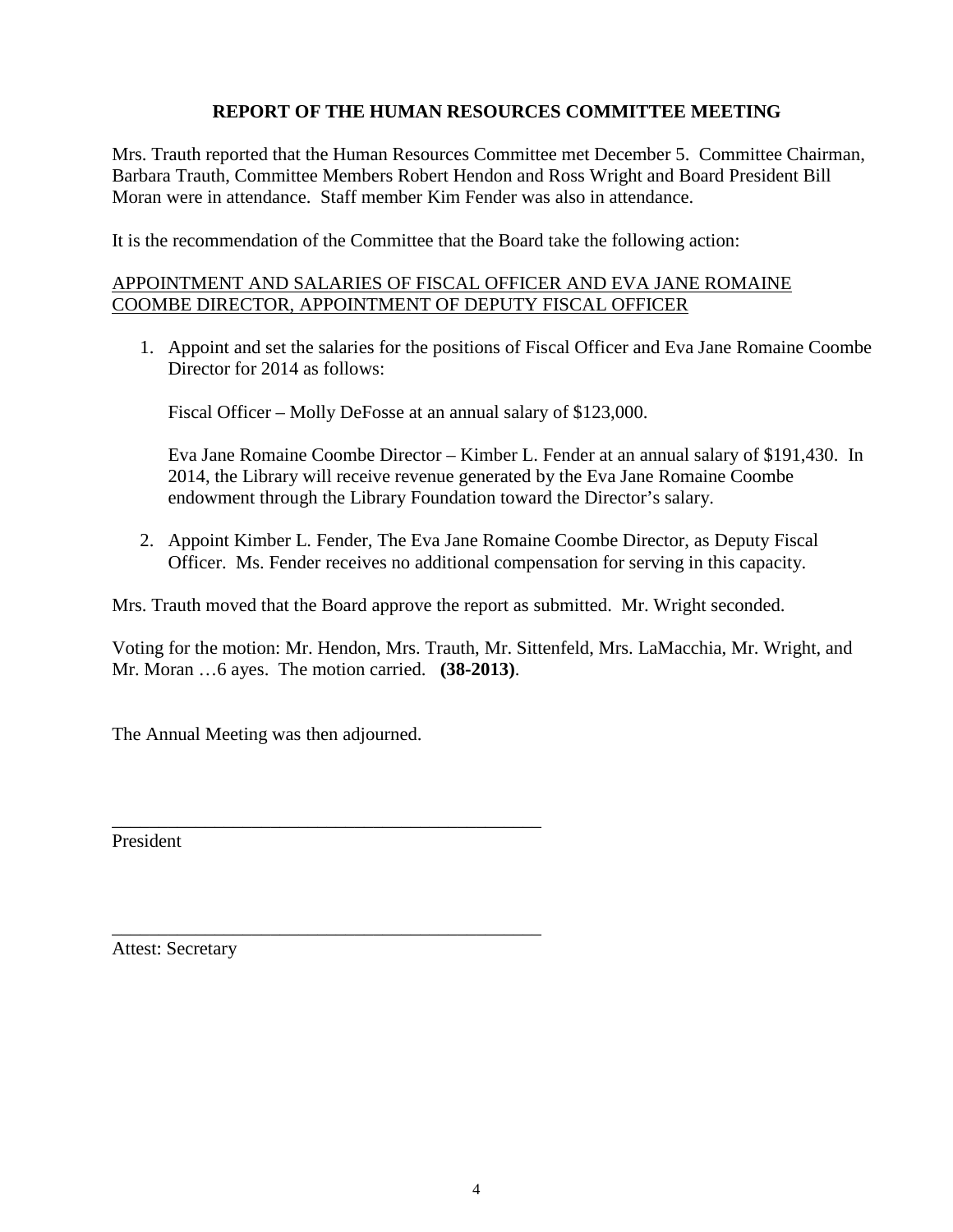## **MINUTES OF THE BOARD OF TRUSTEES OF THE PUBLIC LIBRARY**

# **OF CINCINNATI AND HAMILTON COUNTY**

Date: December 10, 2013

Meeting: Regular

Place: Board Room - Main Library - 800 Vine Street

# **REGULAR MEETING**

# *CALL TO ORDER*

## **ROLL CALL**

| <b>Trustees Present:</b> | Mr. Hendon (arrived after roll call), Mrs.<br>LaMacchia, Mr. Sittenfeld, Mrs. Trauth, Mr.<br>Wright, and Mr. Moran |
|--------------------------|--------------------------------------------------------------------------------------------------------------------|
| Trustees Absent:         | Mr. Zaring                                                                                                         |
| Present:                 | Kimber L. Fender, Greg Edwards, Mary Bennett-<br>Brown and Molly DeFosse                                           |

*PUBLIC COMMENTS*

None.

# *ACTION ITEMS*

# **EVA JANE ROMAINE COOMBE DIRECTOR'S REPORT**

Ms. Fender reported that:

### LIBRARY LEVY RENEWED

On November 5 Hamilton County voters renewed the Library's 1 mill levy for 10 years with an 80% approval vote, the highest percent in the State. Over the 10 years the levy will provide an estimated \$181 million in funding and is crucial to the Library's continued operation. Our thanks to Citizens for Your Library's Future for the many volunteer hours toward fundraising, yard signs, canvassing, phone banking and the numerous other activities they undertook on our behalf. Without the hard work of the Citizens, our Library would be facing the loss of more than one-third of our annual revenue. Thanks also to our Board for supporting the levy as a Board and individually. Finally, thanks to our Campaign Chair Bill Moran and Treasurer Jeff Waltz for their leadership throughout the levy renewal campaign.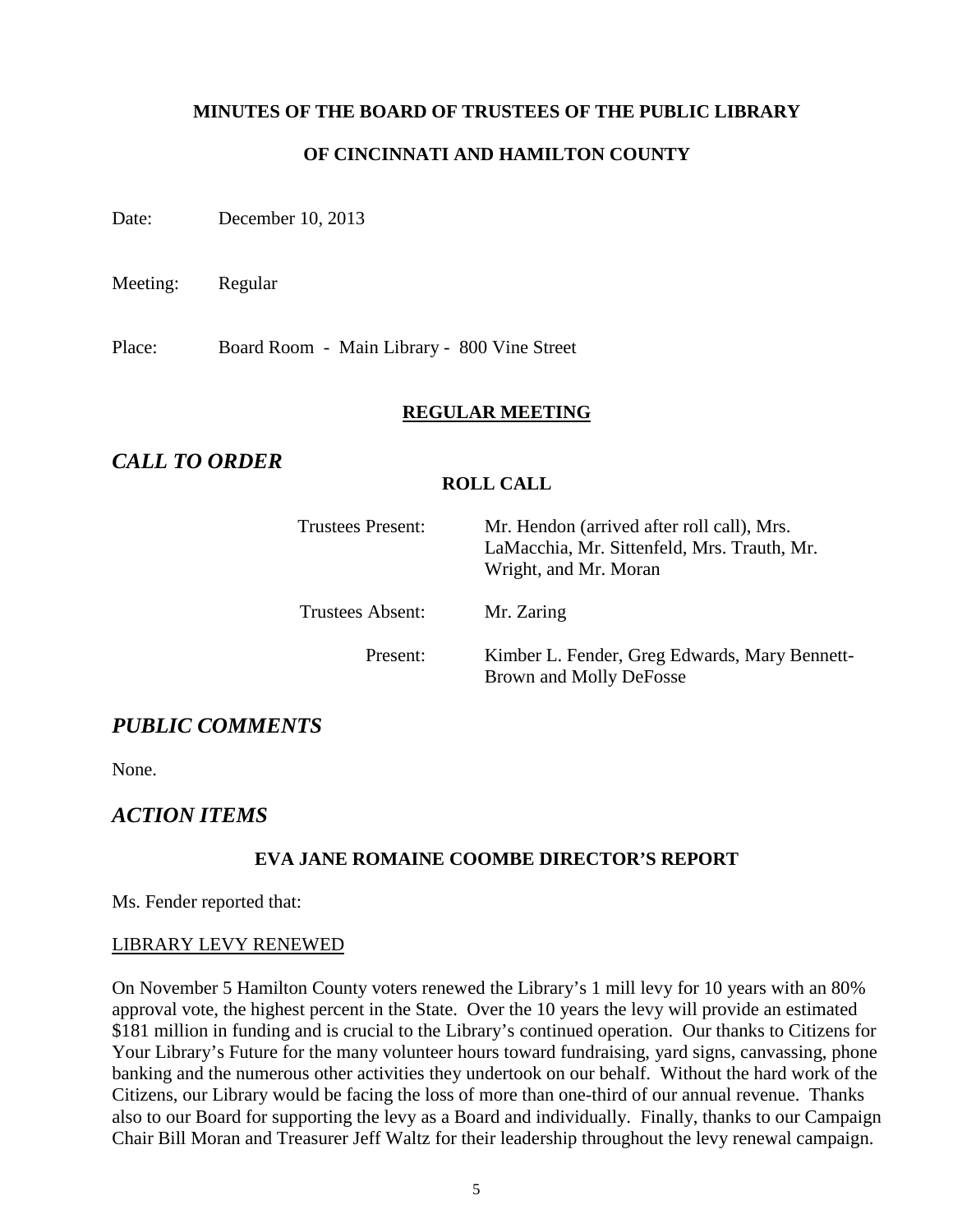# LIBRARY LEVIES ACROSS OHIO

Our Library was one of 27 libraries across Ohio to be on the ballot this November. All but one of these passed but none reached the 80% threshold our Library achieved.

# OUR FIVE STAR LIBRARY

For the first time our Library received a five star rating in the *Library Journal* Index. Trade publication *Library Journal* developed a rating method for public libraries nationwide based on four per capita measures: circulation, visits, program attendance and public Internet use. Our Library received an overall ranking of 2<sup>nd</sup> for libraries with an annual operating budget of \$30 million or more. It is important to note that the rankings are based solely on the per capita use in these four areas. The system does not measure outcomes or quality of service. Of the more than 7,500 public libraries ranked nationwide only 263 received star designation. After having been a four star library for the past few years we are delighted to receive this top ranking.

# ROOKWOOD TILE COMMEMORATES THE LIBRARY'S 160<sup>TH</sup> ANNIVERSARY

Annually, Downtown Cincinnati, Inc. works with Rookwood to issue a limited edition tile depicting a Cincinnati landmark. This year's tile commemorates the Library's  $160<sup>th</sup>$  anniversary and features the book fountain, a recognizable image of the Main Library. The 500 tiles became available on Thanksgiving Day. As of December 4, nearly 400 of the tiles are already sold. A tile has been purchased for the Library's collection and will be available at the meeting.

# LIBRARY BOARD MEETING LOCATIONS FOR 2014

As requested by the Board, we will hold three of the 2014 Board meetings at branch libraries. We will remain at Main for the meetings in February, August and December and go to Cheviot for the April meeting, Anderson for the June meeting and Sharonville for the October meeting.

# UPCOMING PRESENTATIONS

Ms. Fender will be making the following presentations in January:

- January 2 at an informal group led by Dr. Stewart Dunsker at the Losantiville Country Club on the National Medal
- January 9 at the Cincinnati Woman's Club on "The Influence of the Internet on Reading Books"

She has also been asked to present at the Computers in Libraries Conference in Washington DC on April 9. The title of the presentation is "Community Impact: Tactics & Recognition". As a speaker, she will receive a complimentary registration for the entire conference but travel expenses will need to be covered by the Library.

# LSTA DIGITIZATION GRANT APPLICATION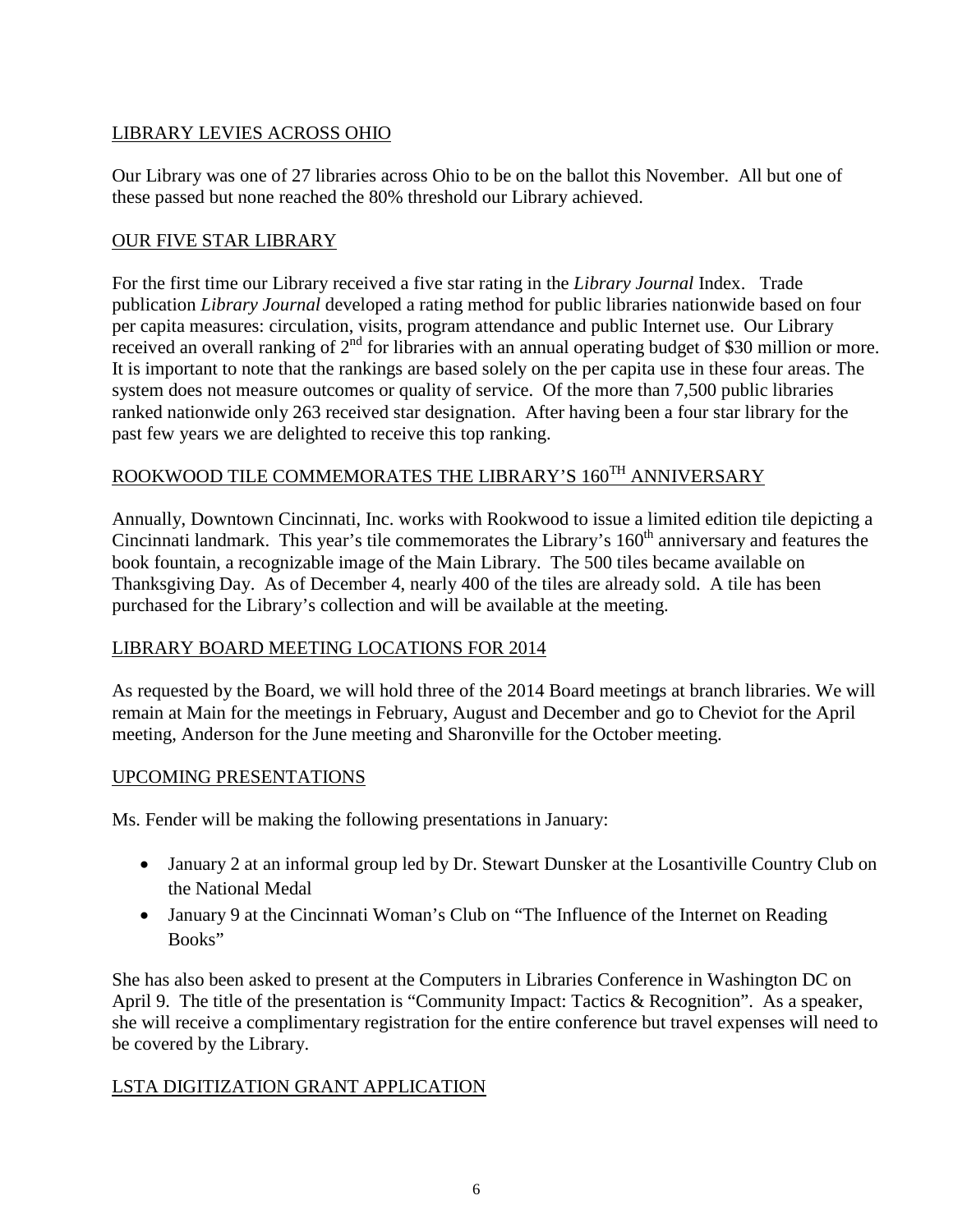The Library has submitted a Library Services and Technology Act (LSTA) grant application with the Toledo-Lucas County Public Library, the Columbus Metropolitan Library, the Cleveland Public Library and the Ohio Public Library Information Network (OPLIN) to establish digitization labs across the State and update our existing lab. The total grant is \$508,457 federal funds, \$251,964 local funds all provided by OPLIN for a total of \$760,421. Our Library would receive \$189,464 in funding with no local funds expended. The State Library Board votes December 10 on funding the grant. It is requested that the Board confirm the Library's application.

# ANNUAL REPORT SELECTED FOR AWARD

The Library's 2012 Annual Report prepared by Northlich received a bronze award at the recently held Cincinnati Public Relations Society of America Blacksmith Awards Ceremony.

# TESTIMONY BEFORE SENATE COMMITTEE

At the request of the Ohio Library Council, Ms. Fender presented testimony to the Senate Public Safety, Local Government and Veterans Affairs Committee in support of Senate Concurrent Resolution 22, urging Congressional action on the matter of e-book access in public libraries. The Library Board adopted this resolution at the October Regular Meeting.

# NEW CARDHOLDER SURVEY DATA

We have continued to survey our new cardholders to determine their satisfaction with the Library's services. Overall, the new cardholders are very satisfied with the Library's services rating their overall satisfaction at 6 out of 7. There was very little change from the 2012 survey to this most recent survey. Following are some interesting data from this most recent survey (compared to 2012).

- Borrowing print materials for yourself remains the primary reason for obtaining a library card and the percent of respondents choosing this reason increased slightly from 45% to about 47%.
- Those selecting download digital materials as the primary reason for obtaining a library card remained flat at 20%.
- 41% of the new cardholders had downloaded material from the virtual library, up from 35% in 2012.
- 47% of respondents currently read e-books and an additional 23% plan to in the future.
- Lowest satisfaction scores, none were below 5.4, were seen on collections, public computers, hours of operation, and parking.
- Highest satisfaction scores, above 6, were on friendliness of staff, staff assistance and building cleanliness and safety.

# GIFT TO BENEFIT SHARONVILLE BRANCH

John and Karen Martens have donated \$10,000 for the use of the Sharonville Branch Library. Since the gift is unrestricted, staff is currently determining the best use for this unexpected gift. We thank the Martens for their generous support of the Library.

# LIBRARY FOUNDATION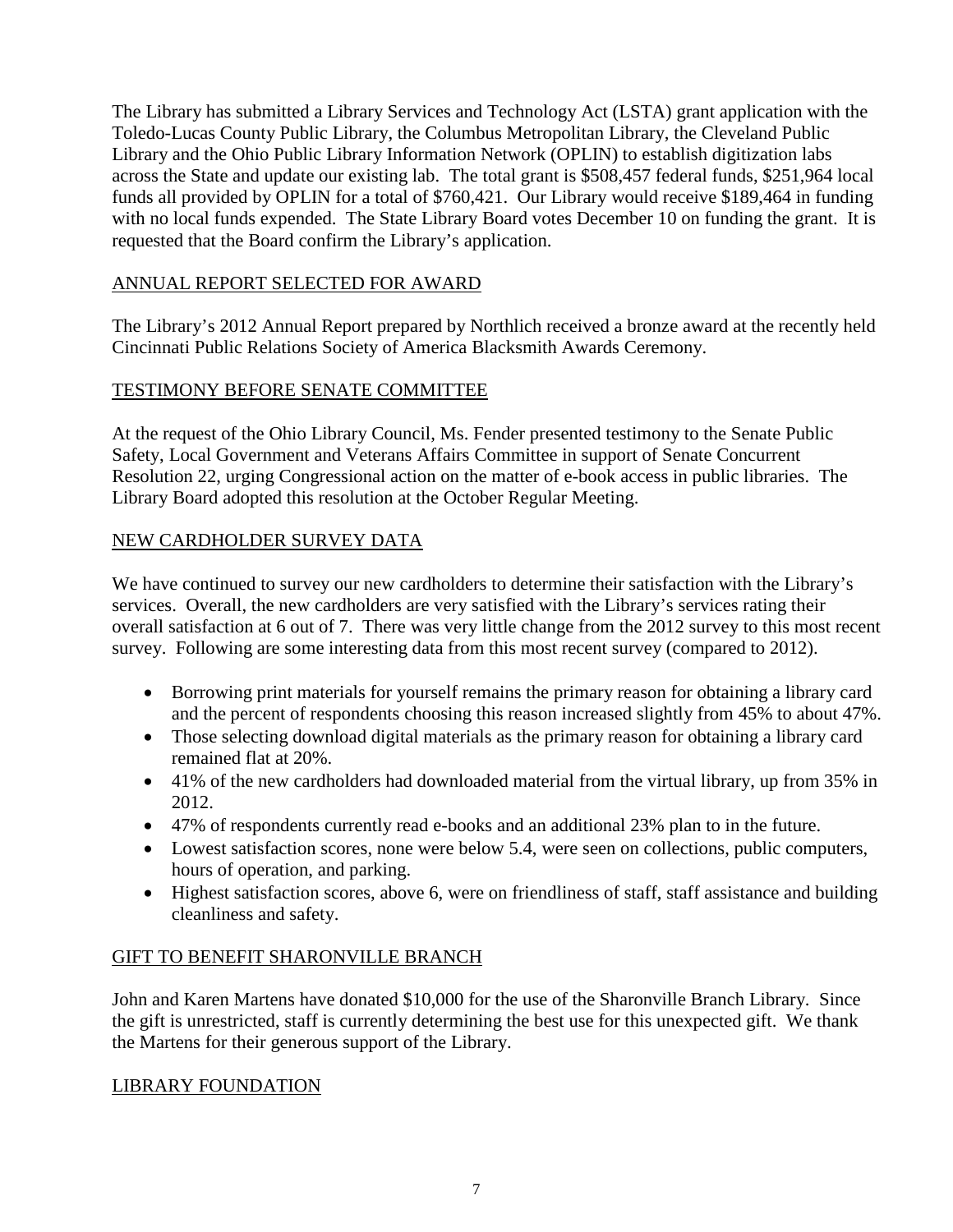The Library Foundation's Annual Fund public solicitation went out in late November. Despite the later than usual start the Foundation has already received nearly \$70,000 in Annual Fund contributions. The staff solicitation was much earlier and has resulted in 115 contributions totaling more than \$12,000 an increase over 2012.

A grant has been written to Ohio Valley for \$25,000 to fund 9 Afterschool Edge systems. A grant letter of intent will be sent to Impact 100 for \$100,000 for a program to be determined.

Funding for the new Summer Camp Reading program to be implemented in 7 branches has been secured through an anonymous donation of \$55,000.

The Library Foundation Board held its quarterly meeting on October 23. The next quarterly meeting of the Foundation Board will be held January 23, 2014.

## MARY LU AFT HONORED AT FRIENDS VOLUNTEER EVENT

Mary Lu Aft has been volunteering for the Friends of the Library for 25 years. As Chair of the Book Sale Committee she has led the expansion of book sales from an annual sale on Fountain Square to multiple branch sales, online sales, sales at the Warehouse, and sales in the Friends Shop. Through Mary Lu's leadership, the Friends have raised millions of dollars to support Library programs and collections most significantly the Summer Reading Program. Her efforts were also instrumental in the Friends being selected for the Ohio Library Council's Ohio Friends of Library Award for 2012-2013. A commendation honoring and thanking Mary Lu for her tireless efforts on our behalf was presented at a volunteer recognition event on December 9, along with a Rookwood tile of the book fountain. A letter for the Board President's signature has also been prepared.

### FRIENDS OF THE PUBLIC LIBRARY

Proceeds from the Friends book sale at the Madeira Branch in November were \$7,200.

The Friends will hold their Winter Warehouse Sale Thursday, January 16 through Sunday, January 19, 2014.

The Friends Shop was honored for its selection of greeting cards in *Cincinnati Magazine's* Best of the City issue.

The Friends Board held its quarterly meeting on October 26. The next meeting of the Friends Board will be January 24, 2014.

# ANDERSON TOWNSHIP LIBRARY ASSOCIATION

The Anderson Township Library Association netted \$11,600 at its November sale, a sizable increase over 2012.

The Association met on November 20 and presented the Library with a check for \$40,000 with 55% designated for the Anderson Branch and 45% designated for the Mt. Washington Branch.

Mrs. LaMacchia moved that the Board approve the report as filed. Mr. Sittenfeld seconded.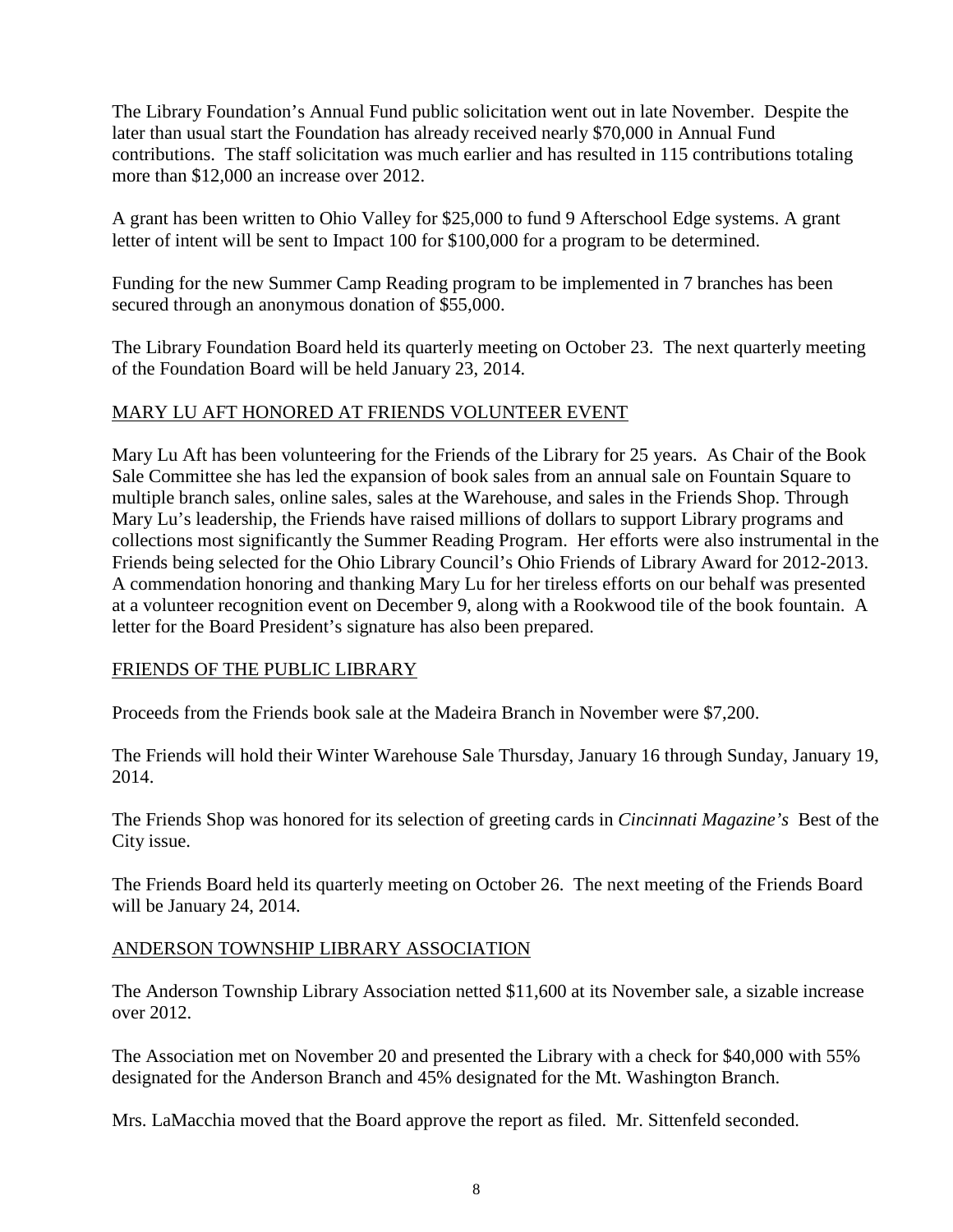Voting for the motion: Mr. Hendon, Mrs. Trauth, Mr. Sittenfeld, Mrs. LaMacchia, Mr. Wright, and Mr. Moran…6 ayes. The motion carried. **(27-2013)**.

# **HUMAN RESOURCES COMMITTEE REPORT**

Mrs. Trauth reported the Human Resources Committee met December 5. Committee Chairman, Barbara Trauth, Committee Members Robert Hendon and Ross Wright and Board President Bill Moran were in attendance. Staff members Kim Fender, Greg Edwards, and Mary Bennett-Brown were also in attendance.

It is the recommendation of the Committee that the Board take the following action:

# CORE GROUP BENEFITS AND HIPAA POLICY

Approve revisions to the Core Group Benefits and HIPAA policy incorporating changes required by the Affordable Care Act. In addition to the policy, a Protected Health Information (PHI) Notice was developed to inform staff of the numerous requirements on the use and disclosure of individual health information by the Library. The revised policy reads as follows:

# **Core Group Benefits and HIPAA**

Full time staff members, as defined by the ACA, are eligible to participate in the core group benefits, including medical, dental, life, accidental death and dismemberment. The cost sharing options for core group benefits are set by the Board of Trustees. Core group benefit coverage is provided in accordance with the insurance carriers' regulations, the Ohio Revised Code, the Affordable Care Act (ACA) and Health Insurance Portability and Accountability Act (HIPAA), when applicable. The Library reserves the right to modify or amend its benefit plans.

Under HIPAA, the Library is committed to maintaining and protecting the confidentiality of our employees' personal information. HIPAA requires two notifications to staff:

- 1. Privacy Practice notices from providers of the High Deductible Health Plan and HSA, dental, prescription drug, health care flexible spending account and employee assistance programs.
- 2. Protected Health Information (PHI) notice from the Public Library of Cincinnati and Hamilton County.

# 2014 SALARY INCREASES

Approve including in the 2014 appropriations a 2.5% increase in the library's salary budget to fund merit-based pay increases.

For information only:

# UNITED WAY/ COMMUNITY SHARES CAMPAIGN RESULTS

The United Way and Community Shares campaigns ended October 23. The final numbers of \$28,191.60 for United Way and \$6,787.00 for Community Shares show a slight increase in the amount of money contributed to the overall campaign but a decrease in the number of staff participation.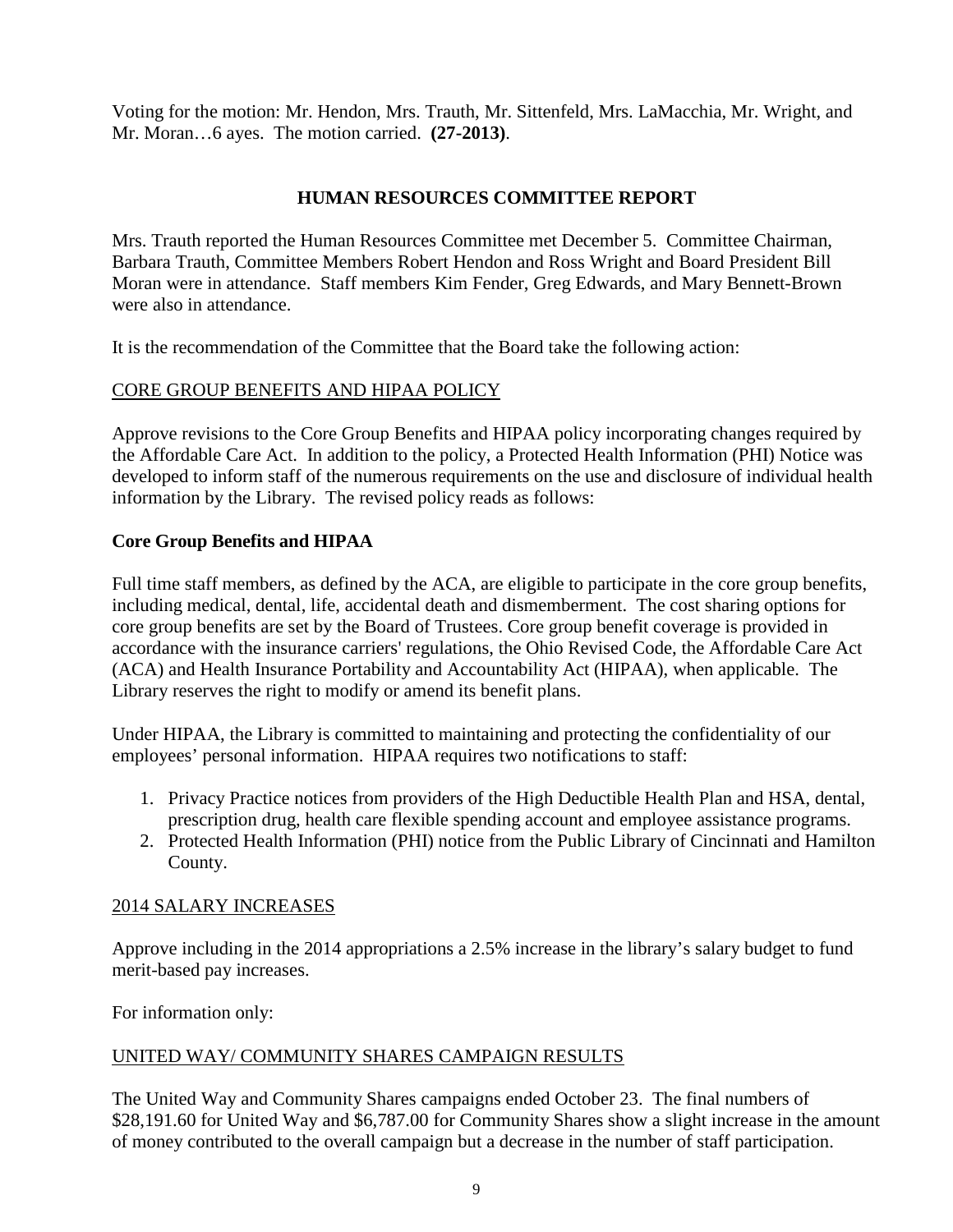# OPERS

In October the OPERS Board changed the effective date of the new retiree health care plan, which was adopted last year, from January 1, 2015 to November 30, 2014. This may result in staff retiring earlier than previously planned.

## STAFF MEMBERS SELECTED FOR MVP AWARD

Two staff members were presented MVP awards. Arpi Anderson, Manager Sorting and Materials Retrieval Department, was recognized for her initiative and dedication, especially her efforts to get tote check-in working and assisting with the Anderson Township Library Association June sale. Liz Anderson, Reading Branch Manager, was recognized for her commitment to connecting with the community and establishing partnerships. Since becoming the Branch Manager Liz has been actively reaching out to many different groups in the community.

## STAFF AND RETIREE RECOGNITION PROGRAM HELD NOVEMBER 24, 2013

The first Staff and Retiree Recognition Program was held at the Main Library on November 24. Staff service recognition pins were presented for all staff reaching a five-year anniversary. Board President Bill Moran presented Ian Lehman, Telecommunication Technician/Assistant Systems Administrator with the Rookie of the Year Award and Liz Anderson, Reading Branch Manager with the President's Award and Bunny Dehner Prize.

Mrs. Trauth moved that the Board approve the report as filed. Mr. Hendon seconded.

Voting for the motion: Mr. Hendon, Mrs. Trauth, Mr. Sittenfeld, Mrs. LaMacchia, Mr. Wright, and Mr. Moran…6 ayes. The motion carried. **(28-2013)**.

# **LIBRARY OPERATIONS – FACILITIES COMMITTEE REPORT**

Mr. Hendon reported that the Library Operations – Facilities Committee met December 5, 2013. Committee Chairman Bob Hendon and Committee member Ross Wright attended along with Board President Bill Moran. Staff members Kim Fender, Greg Edwards, and Jeff Gerrein were also in attendance.

It is the recommendation of the Committee that the Board take the following action:

### REQUEST FOR QUALIFICATIONS

Approve publication of the notice below in order to receive statements of qualifications for professional design services from architect, surveyor, or engineer firms.

### Architect, Engineer or Surveyor Services

The Board of Trustees of the Public Library of Cincinnati and Hamilton County may employ an architect, engineer or surveyor in 2014.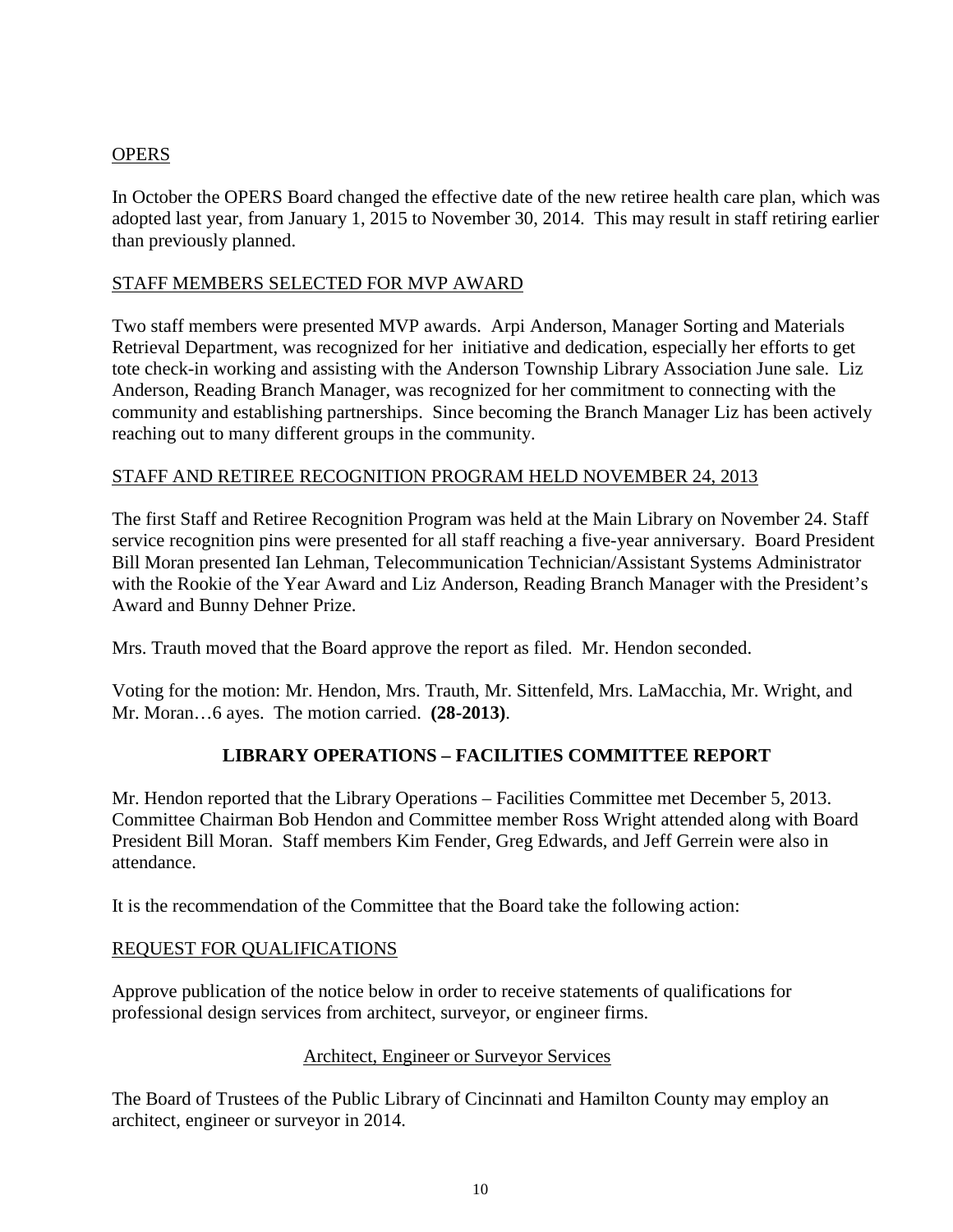Architects, engineers or surveyors interested in being considered should reply with a statement of qualifications no later than Friday, January 10, 2014. Statements of qualification should include information regarding the firm's history; education and experience of owners and key personnel; the technical expertise of the firm's staff for the services provided; previous library projects completed by the firm; the firm's experience and capabilities in cost estimating and construction administration and coordination; and client and contractor references. Proposals should be transmitted to Kimber L. Fender, The Eva Jane Romaine Coombe Director, Third Floor Administrative Offices, Public Library of Cincinnati and Hamilton County, 800 Vine Street, Cincinnati, Ohio 45202.

## MAIN LIBRARY ROOF REPLACEMENT PROJECT

Approve the bid award of \$1,849,500 to Wm. Kramer & Son, Inc. as the lowest responsible bidder.

Approve the Project Budget including a contingency of 10% as follows:

| Project Budget: |                |
|-----------------|----------------|
| Contract:       | \$1,849,500.00 |
| Contingency:    | \$184,950.00   |
| Total Budget:   | \$2,034,450.00 |

Authorize the Director to approve change orders that do not increase the overall budget and to execute the Certificate of Substantial Completion. All change orders will be reported to the Board for confirmation.

### READING PROPERTY

Authorize the Director to pursue obtaining an easement for the small parcel of land adjacent to the southeast corner of the Library's Reading property that is owned by the Reading Community Improvement Corporation.

*For Information Only:*

### ST. BERNARD/READING PROJECT UPDATE

Staff from Champlin Architecture and the Library, continue to meet weekly on the design of the St. Bernard and Reading branches. The site location for each is completed, with current work focusing on the exterior schemes, detailed interior layout, and engineering.

### CLIFTON PROJECT UPDATE

Robin Savage of McClorey & Savage Architects, LTD. has been meeting weekly with Library staff on the design for the new Clifton branch. Work is now shifting to engineering-related work. Savage has applied for a zoning variance for a reduction in parking to avoid adding parking in the front yard and landscaping instead of a fence along Wentworth. A meeting to review the plans for Clifton took place on October 30 with members of the Clifton community. The plans were very well received.

### AVONDALE ADA PROJECT UPDATE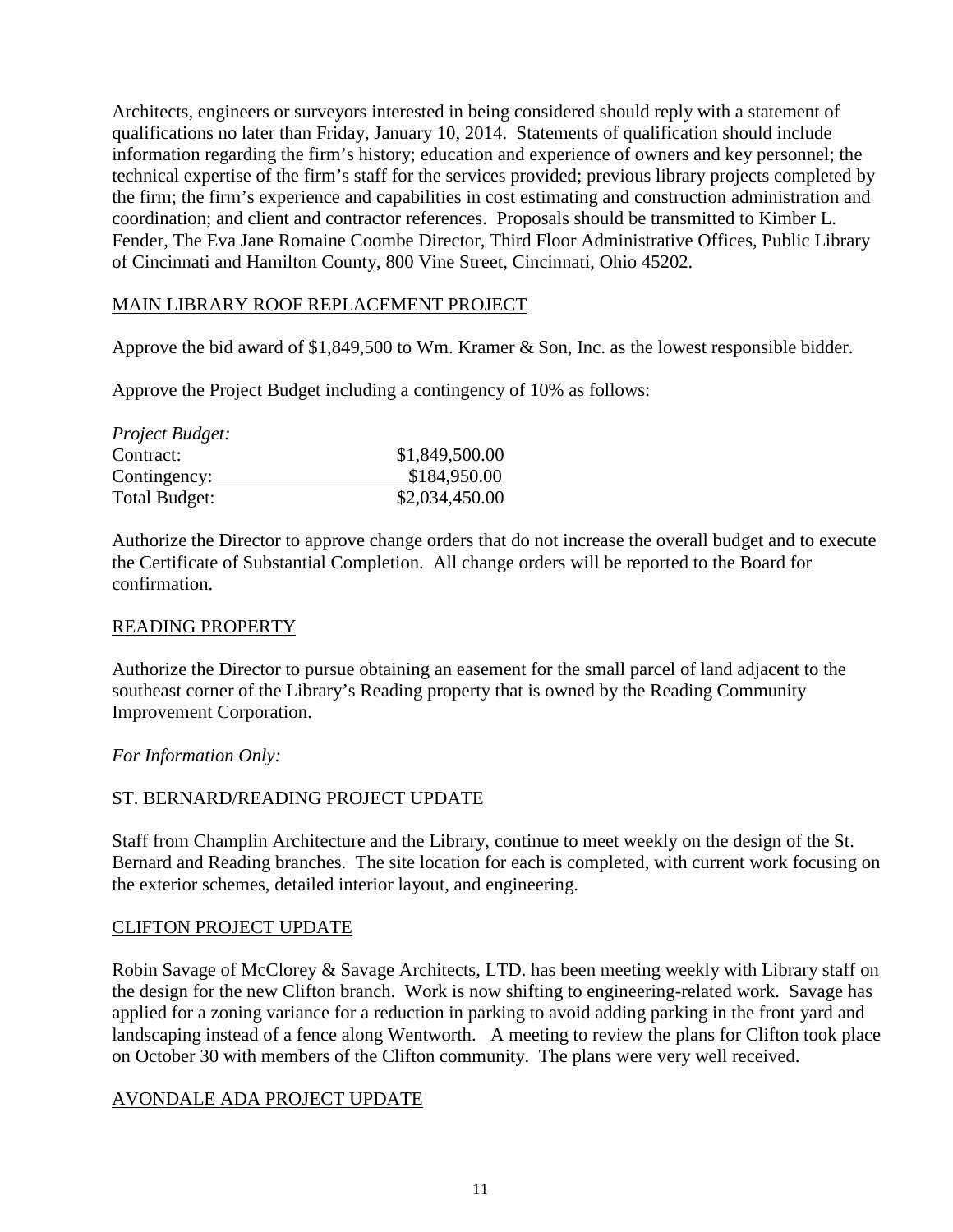The construction phase of the project has gotten underway with site excavation for the footers and the elevator well completed, as well as some minor demolition, including the removal of the existing condensing units.

K4 Architecture has suggested including a Rookwood tile design piece over the entrance of the new addition that would pull together the old and the new entrances in a unique way. The design and cost are estimated at \$15,000.

# ASSESSMENT OF FACILITIES COMPLETED

Messer Construction's assessment of the Library's Facilities departments found that the Library's maintenance cost of \$3.63/square foot as just slightly below the average of \$3.78/square foot. Messer made a number of recommendations including:

- Establish facility condition standards and a standard inspection checklist
- Complete deferred maintenance
- Bundle currently outsourced work under one entity for efficiency and cost savings

To date, a standard inspection checklist has been developed, and Library staff has been developing a list of deferred maintenance items and a plan for addressing each.

A Request for Proposal (RFP) is being developed that includes services currently outsourced. The goal is to have the RFP ready for bidding in December with a contract awarded and implemented in early 2014.

The Committee suggested the contract be for multiple years, 3-5, with a termination option.

# DUKE ENERGY POWER PARTNER AWARD AND INCENTIVE PAYMENT

The Library was notified by Duke Energy that we are the recipient of a 2013 Power Partner Award for making energy efficient upgrades to the Main Library. Upgrades were implemented with the support of Duke Energy's Smart \$aver Incentive and Smart Building Advantage (SBA) programs. The Library, the second SBA customer in the Midwest, incorporated the largest energy conservation measures identified in the SBA assessment report to date.

In addition to the energy savings of \$430,000 per year resulting from the 37% reduction in energy usage, the Library will receive a rebate check in the amount of \$210,000 from Duke Energy. A rebate in the amount of \$111,000 was received last year for Phase I.

The award and rebate check will be presented to the Library on February 11, 2014 at the Library's Board Meeting followed by a brunch with Duke Energy representatives.

Mr. Hendon moved that the Board approve the report as filed. Mr. Wright seconded.

Voting for the motion: Mr. Hendon, Mrs. Trauth, Mr. Sittenfeld, Mrs. LaMacchia, Mr. Wright, and Mr. Moran…6 ayes. The motion carried. **(29-2013)**.

# **LIBRARY OPERATIONS – SERVICES COMMITTEE REPORT**

Mrs. LaMacchia introduced Bill Lane, Computer Services Manager: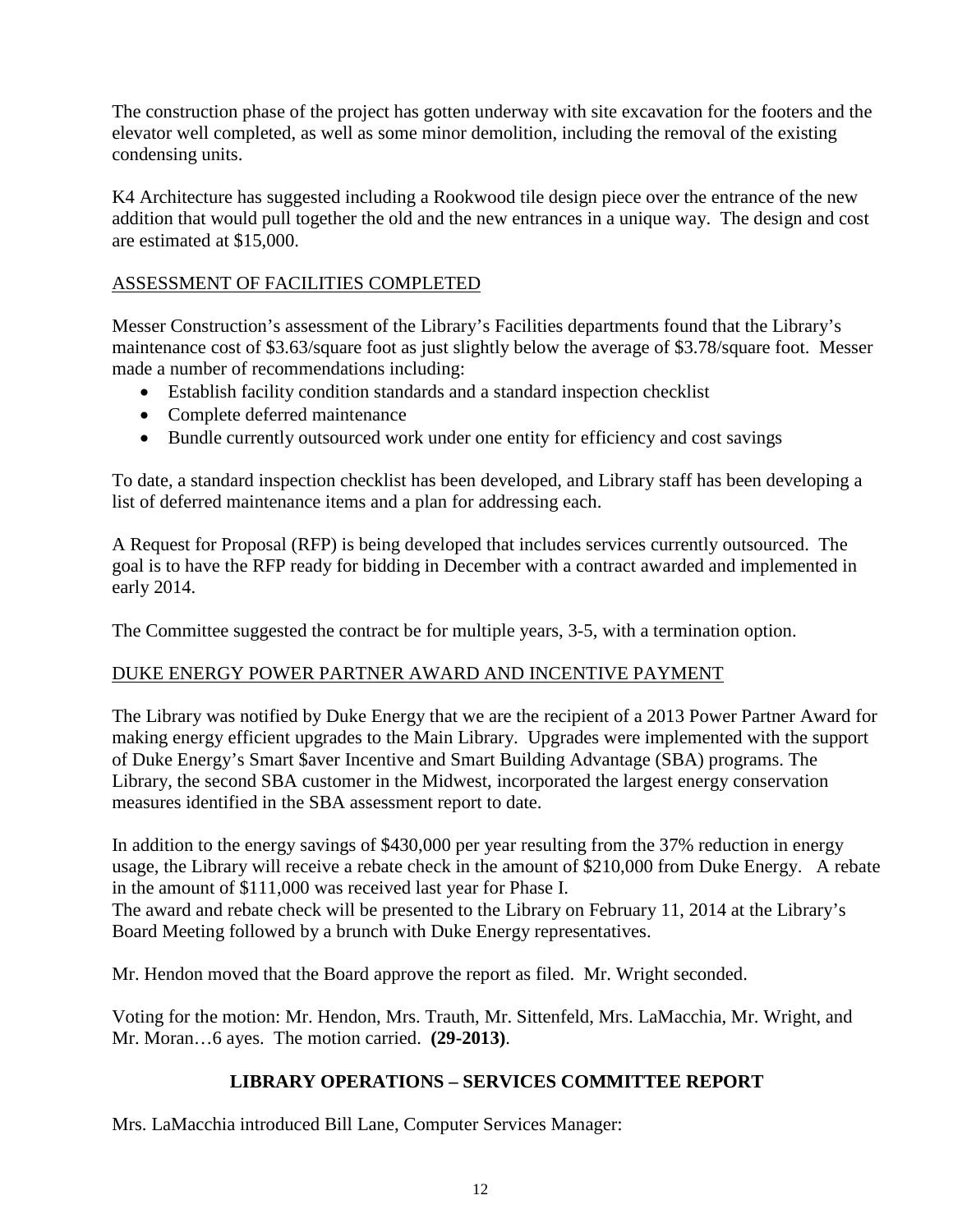# SERVICE IMPROVEMENTS IN COMPUTER SERVICES

Bill reported that the computer services department has experienced many changes in the first 10 months of 2013. Since coming to the library Bill has focused on decreasing the number of tickets, decreasing response times, and increasing the level of expectation of the PC Technicians. All of this needed to happen even while taking on major projects throughout the year such as Branch PC Rollouts, Envisionware Upgrade, Pay-for-Print, and Self-Registration. Today the computer services staff focuses on delivering excellent customer service to the patrons and staff. Open tickets are down from 88 with 31 over 30 days old on January 4, to 10 open tickets with none older than five days as of November 29. Staff strives to be proactive and take initiative to resolve incidents and complaints. By raising the bar and standards the tickets are down to very low levels, response times are quick, and the culture has changed in the department to expect and embrace changes in the needs of our customers.

Bill also reported that device to technician ratio was 324:1.

Mrs. LaMacchia reported that:

# PROPOSED CHANGES TO TABLE OF FINES AND FEES

Currently, non-residents are eligible for a one-year Library card for \$25. We recommend the cost for the non-resident Library card be increased to \$45.00 effective January 1, 2014. This amount is based on the taxes that would be paid on the average home value in Hamilton County of \$147,800.

Ms. Fender added that several cards types are still free to others as outlined in the Library Card and Circulation Policy.

Mr. Edwards reported that:

# CHANGES TO LIBRARY'S WEBPAGE COMPLETED

The Library has recently made a number of significant improvements to the website in order to offer customers a more user-friendly resource. The outdated design was replaced by a clean, inviting new design that makes a strong visual connection to the Library's branding and logo. Other improvements to the website include: the addition of drop-down navigation elements to make it easier for customers to quickly access website subpages; and the addition of social media "sharing" buttons to "Library News" webpages to increase traffic and engagement.

Mrs. LaMacchia reported that:

# LIBRARY CARD SELF-REGISTRATION IMPLEMENTATION UNDERWAY

Customers can now self-register for Library cards in-person at Library locations and online by entering their own registration information into an online form. The information entered by the customer is automatically transferred into the corresponding fields in the Integrated Library System (ILS). Staff members verify the customer's information, finalize data entry, and issue a new library card. Having customers enter their own information saves time for the customer and staff, speeding-up the entire registration process. Every location will have at least one computer dedicated to selfregistration.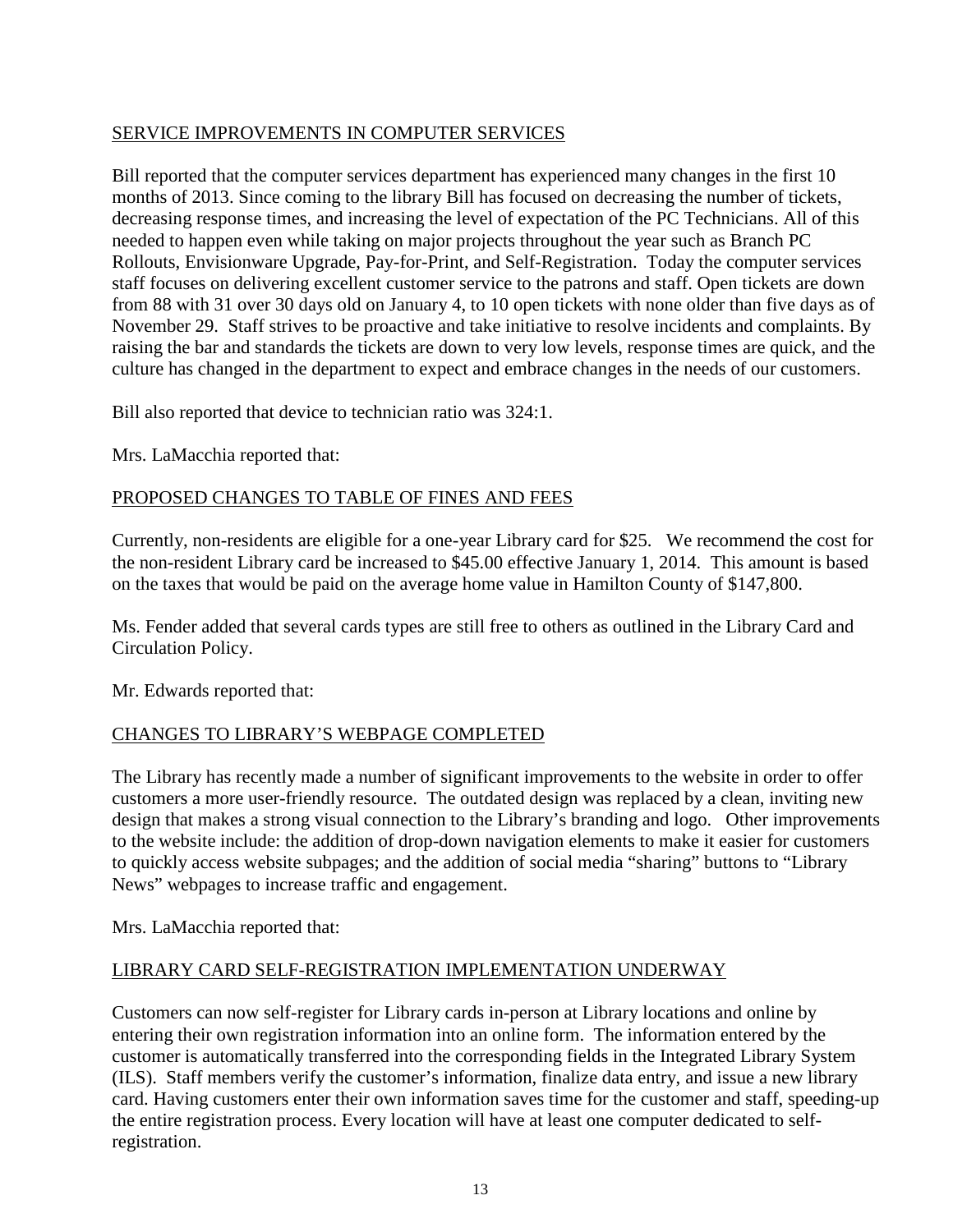# COLLABORATION WITH THE UNIVERSITY OF CINCINNATI

Plans for offering a collection of our Library's materials on-site at the University of Cincinnati (UC) continue to progress. The content of this collection, which University students will be able to checkout on-site at UC's Langsam Library, will focus on popular fiction, non-fiction and graphic novels. The University is redesigning a space in the Langsam Library to house the collection and as a result of their redesign needs has recommended an implementation date of early 2014 for this initiative.

# OVERDRIVE MEDIA STATIONS BEING INSTALLED

As part of a year-end promotion, Overdrive, one of the Library's suppliers of downloadable content, is offering to selected libraries free Overdrive Media stations. These stations include a touchscreen monitor and all software to support the device. Our Library anticipates receiving three of these stations which will be used to visually promote the Library's downloadable collection to customers in Library buildings.

# PAULA BREHM-HEEGER CO-AUTHORS ARTICLE

Paula Brehm-Heeger, Service Operations Manager, has co-authored an article that will appear in the November/December issue of *Public Libraries*. The article, titled "Library Call Center? You Bet!" was co-authored by librarians from five public libraries across the country. It provides the rationale, process and equipment used by libraries in planning and maintaining their call centers plus offers an overview of lessons learned.

# SIMON AND SCHUSTER PILOT

One of the major publishers refusing to sell ebooks to libraries is Simon and Schuster. In November, the publisher announced a year-long pilot project and invited the Library, along with about 30 libraries nationwide, to participate in offering Simon and Schuster ebooks to customers. The Library has purchased an opening collection of over 300 titles, including bestsellers like Doctor Sleep by Stephen King and Twelve Years a Slave by Solomon Northrup. Titles are expected to be available for customer checkout in early December.

Ms. Fender noted that recent testimony on this topic has gotten publisher's attention. The publishers have hired a lobbyist. Mr. Moran inquired as to the cost of materials under this pilot and Ms. Fender stated approximately three times paper copy cost. Mr. Edwards also noted that the pilot included more popular authors.

# Read On! @ Your Library: 2014 SUMMER LEARNING PROGRAM

The annual Summer Reading Program is being re-envisioned as the Summer Learning Program to reflect a focus on education. The 2014 program will include Summer Camp Reading, a new program developed by Joe Dehner and the Rev. Noel Julnes-Dehner. Summer Camp Reading is a proven intervention program for students at risk of not reading at grade level by grade 3. Seven branch locations have been selected as sites for Summer Camp Reading. The Summer Learning Program will still have the traditional summer reading component for all ages at all locations with prizes of school and art supplies. The popular Brain Camp programs will be held again at Main and select branch libraries; the summer food program will continue to provide lunches to kids at select branches.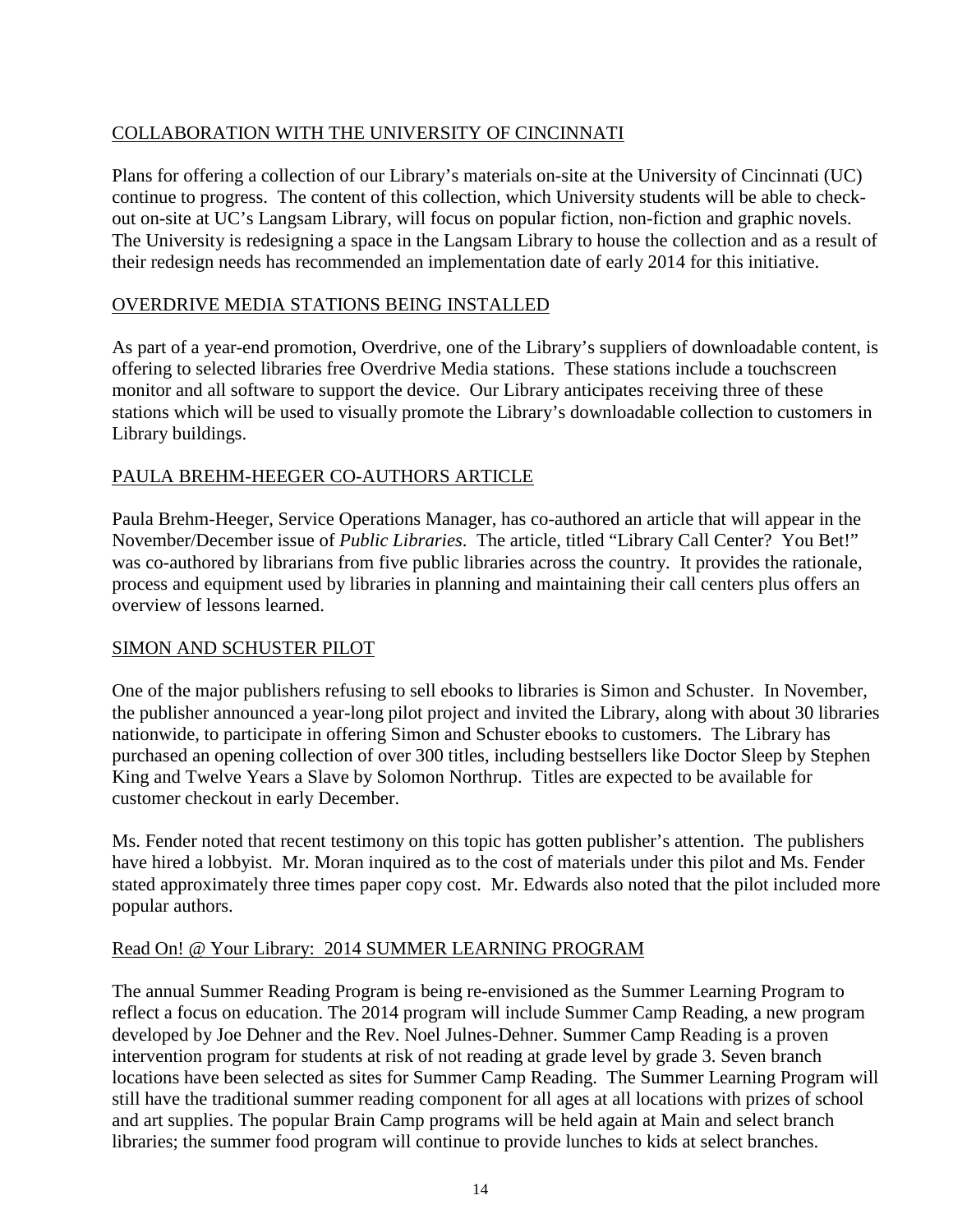## *Programs and Exhibits of Note*

# DOWNTOWN DAZZLE DAYS

The Main Library will host Downtown Dazzle Days again this year. On December 14-15, from 1:00 – 4:00 p.m., there will be crafts, refreshments and a model train display in the Reading Garden Lounge. Downtown Dazzle Days is presented in partnership with Downtown Cincinnati, Inc.

### POETRY IN THE GARDEN CONTEST

Between January 1 and February 28, adults, ages 18 and up, are invited to enter the Library's third annual Poetry in the Garden Contest. Each entrant may submit one original, unpublished poem and a committee of professional poets and literary professionals will judge the contest. Winners will be given the opportunity to read their poem during the Poetry in the Garden series in April.

### JESSICA FELLOWES AUTHOR VISIT

Jessica Fellowes, best-selling author of The World of Downton Abbey, will visit the Main Library on Saturday, January 25 at 2pm, to give a behind the scenes look at Downton Abbey. A prolific writer and public speaker, Fellowes focuses not only on the characters, sets, and plot lines of Downton Abbey, but also on the socio-historical context of the show, particularly as it relates to the changing role of women, the rise of technology, and the crumbling of class hierarchy in post-WWI Britain. In her speeches, she draws deft parallels between the world of Downton and the world today.

In response to Mr. Sittenfeld, Ms. Fender noted that the Foundation would be hosting a fundraising event prior to the 2 pm visit.

### ON THE SAME PAGE 2014

2014 marks the thirteenth year of the On The Same Page community reading program. This year's title is *A Star for Mrs. Blake* by April Smith. The United States Congress in 1929 passed legislation to fund travel for mothers of the fallen soldiers of World War I to visit their sons' graves in France. Over the next three years, 6,693 Gold Star Mothers made the trip. In her novel, Smith brings to life a unique moment in American history, imagining the experience of five of these women.

Programming will include book discussions and an author visit by April Smith on March 8. The program will also be included in Cincinnati Remembers World War I, the citywide commemoration of World War I. On The Same Page partners include Joseph-Beth Booksellers and the Mercantile Library.

### ANDREA PALLADIO – 500 YEARS

This exhibit, on display in the atrium from January 14 – February 27, consists of a selection of photographs displaying Palladio's architectural projects for private residences in the Veneto Region, provided by Istituto Regionale Ville Venete and highlights the stylistic evolution of the architect's more than forty years of activity. A lecture and reception will be held in the Reading Garden Lounge on February 1.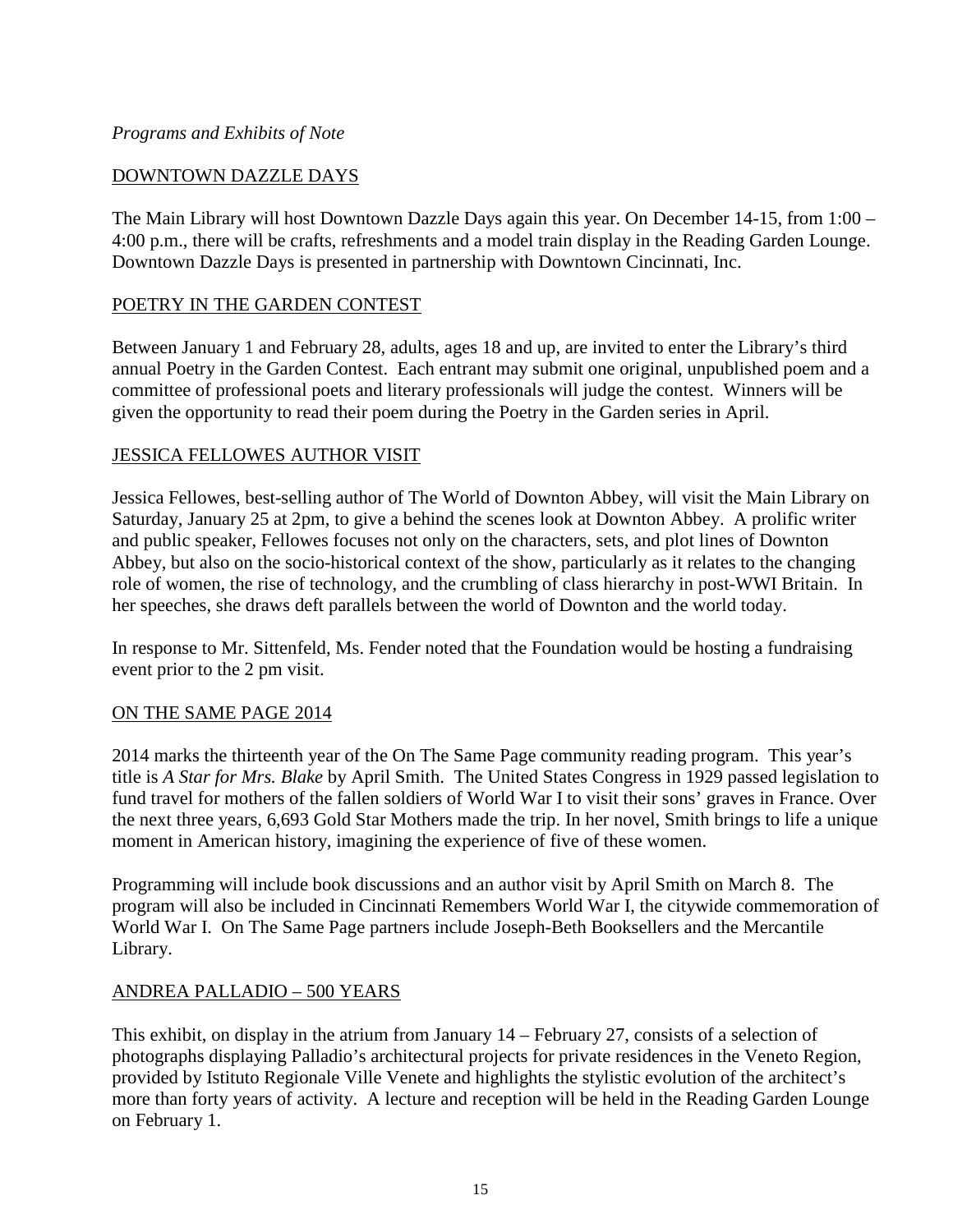# TEEN DRAWING CONTEST

The annual Teen Drawing Contest rolls out January 1-31 for teens ages 12-18. This year's theme is "Fan Art!" and teens are encouraged to recreate a scene from their favorite book. Original drawings or paintings may be submitted at any Library location. Elementz Urban Arts Center is partnering with the Library to provide programs that will help teens develop their original ideas into their final artwork using fine arts and graphic design concepts. First, second and third place winners, along with up to twelve honorable mention winners, will be selected from teens aged 12–14 and 15–18. Prizes will be given at an awards reception for the winners to be held in the TeenSpot on Saturday, March 1. Winning art work will be displayed online afterward.

Mrs. LaMacchia moved that the Board approve the report as filed. Mr. Sittenfeld seconded.

Voting for the motion: Mr. Hendon, Mrs. Trauth, Mr. Sittenfeld, Mrs. LaMacchia, Mr. Wright, and Mr. Moran…6 ayes. The motion carried. **(30-2013)**.

# **FINANCE & AUDIT COMMITTEE REPORT**

Ms. DeFosse requested:

## REVISION OF 2013 APPROPRIATIONS

Authorization is requested to revise *appropriations* as follows:

| Fund                            | Revision   |
|---------------------------------|------------|
| <b>Incidental Expenses Fund</b> |            |
| <b>Other Employee Benefits</b>  | \$1,000.00 |
| Purchased/Contracted Services   | (1,000.00) |
| <b>NET CHANGE</b>               | \$ 0.00    |

The revision is necessary to account for the additional President's Award issued in 2013 as a result of moving the Staff Recognition event.

### REVISION OF PERMANENT FUND PRINCIPAL BALANCES

The following permanent (trust) fund principal amounts are revised, effective December 31, 2013, based on additional donations received in 2013.

| Fund  | Principal $1/1/13$ | 2013 Donations | Principal $12/31/13$ |
|-------|--------------------|----------------|----------------------|
| Abell | 68,444.00          | 2,956.00       | 71,400.00            |
| King  | 17,200.00          | 2,000.00       | 19,200.00            |

# 2013 ANNUAL APPROPRIATIONS

To close out the 2013 General Fund, authorization is requested to revise the appropriations as needed from now until the end of the month. Any revisions made will be reported to the Board in February, 2014.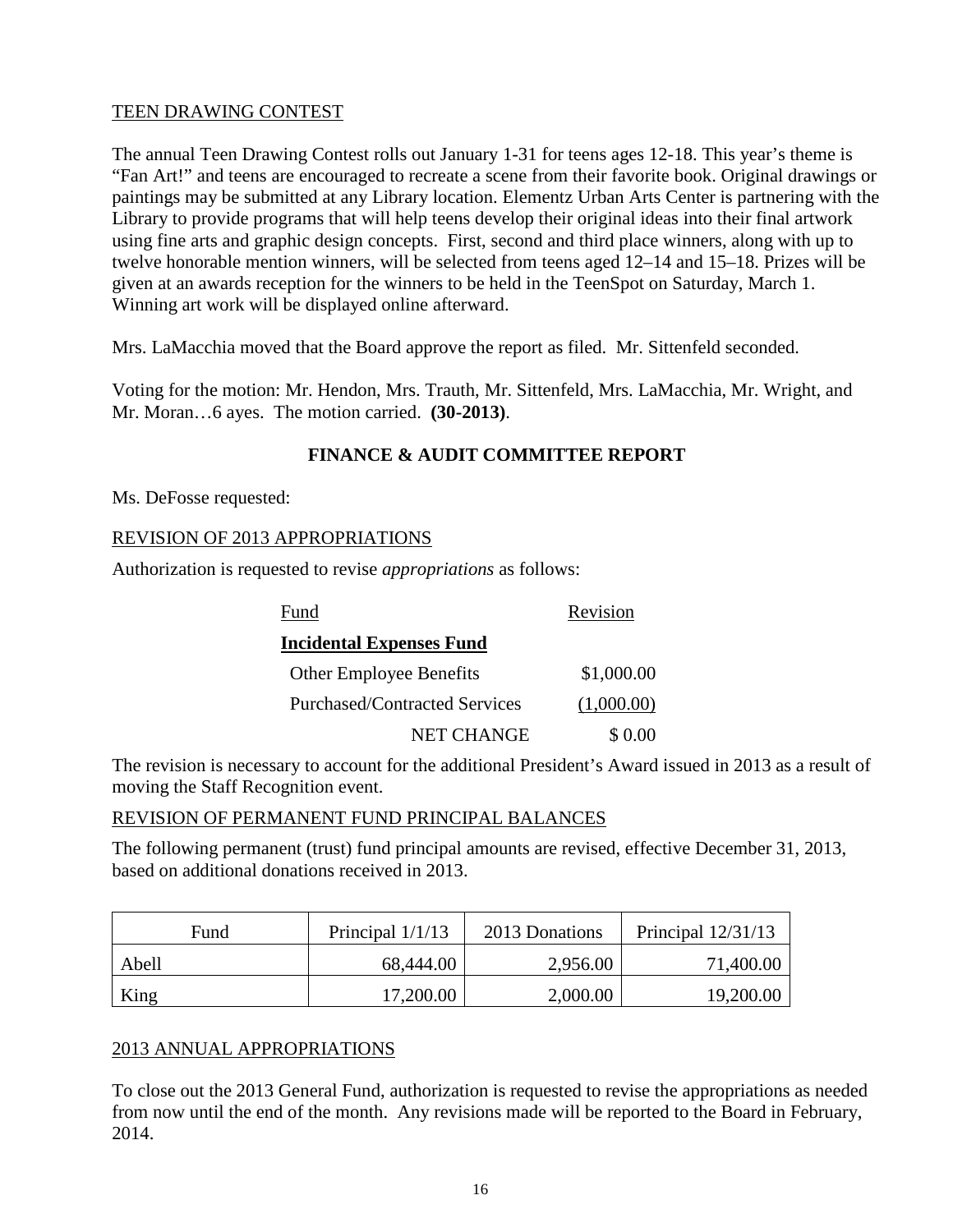## 2013 UNENCUMBERED BALANCE

We are anticipating an unencumbered balance of approximately \$13.8 million to carry forward to 2014. The bulk of this carry forward, \$9,000,000 is included in the 2014 budget as a transfer to the Building and Repair Fund to complete funding of the current capital project plan. The remaining carry forward includes an operating contingency of \$1,650,000 and \$3,500,000 available for operating revenue in 2014.

Ohio Revised Code Section 3375.40(L) states that a board of library trustees may "at the end of any fiscal year, unless doing so would be contrary to law, set aside any unencumbered surplus remaining in the general or any other fund of the free public library under its jurisdiction for any purpose, including creating or increasing a special building and repair fund, or for operating the library or acquiring equipment and supplies". In accordance with this provision, it is recommended that all unencumbered funds be carried forward in the General Fund.

Mr. Hendon moved that the Board approve the report as filed. Mrs. LaMacchia seconded.

Voting for the motion: Mr. Hendon, Mrs. Trauth, Mr. Sittenfeld, Mrs. LaMacchia, Mr. Wright, and Mr. Moran…6 ayes. The motion carried. **(31-2013)**.

### ANNUAL APPROPRIATION RESOLUTION AND ESTIMATED RESOURCES FOR FISCAL 2014

The Ohio Department of Taxation has set our 2014 Public Library Fund receipts at \$35,212,876 and Hamilton County has estimated property tax levy receipts of \$17,510,160. Using these amounts, total General Fund resources are estimated to be \$68,700,000, as follows:

| <b>2014 GENERAL FUND RESOURCES</b> |                 |
|------------------------------------|-----------------|
| <b>Operating Contingency</b>       | \$1,650,000.00  |
| Unencumbered Balance               | 12,150,000.00   |
| PRIOR YEAR<br>CA DDV EODIAIA DD    | 13,800,000.00   |
| Public Library Fund                | 35,212,876.00   |
| Hamilton County Property Tax       | 17,510,160.00   |
| Other Income                       | 2,176,964.00    |
| <b>NEW INCOME</b>                  | 54,900,000.00   |
| <b>TOTAL EST RESOURCES</b>         | \$68,700,000.00 |

It is recommended that the 2014 General Fund appropriation (spending authority) be set at **\$63,550,000**, distributed by account as follows.

### **2014 GENERAL FUND APPROPRIATION**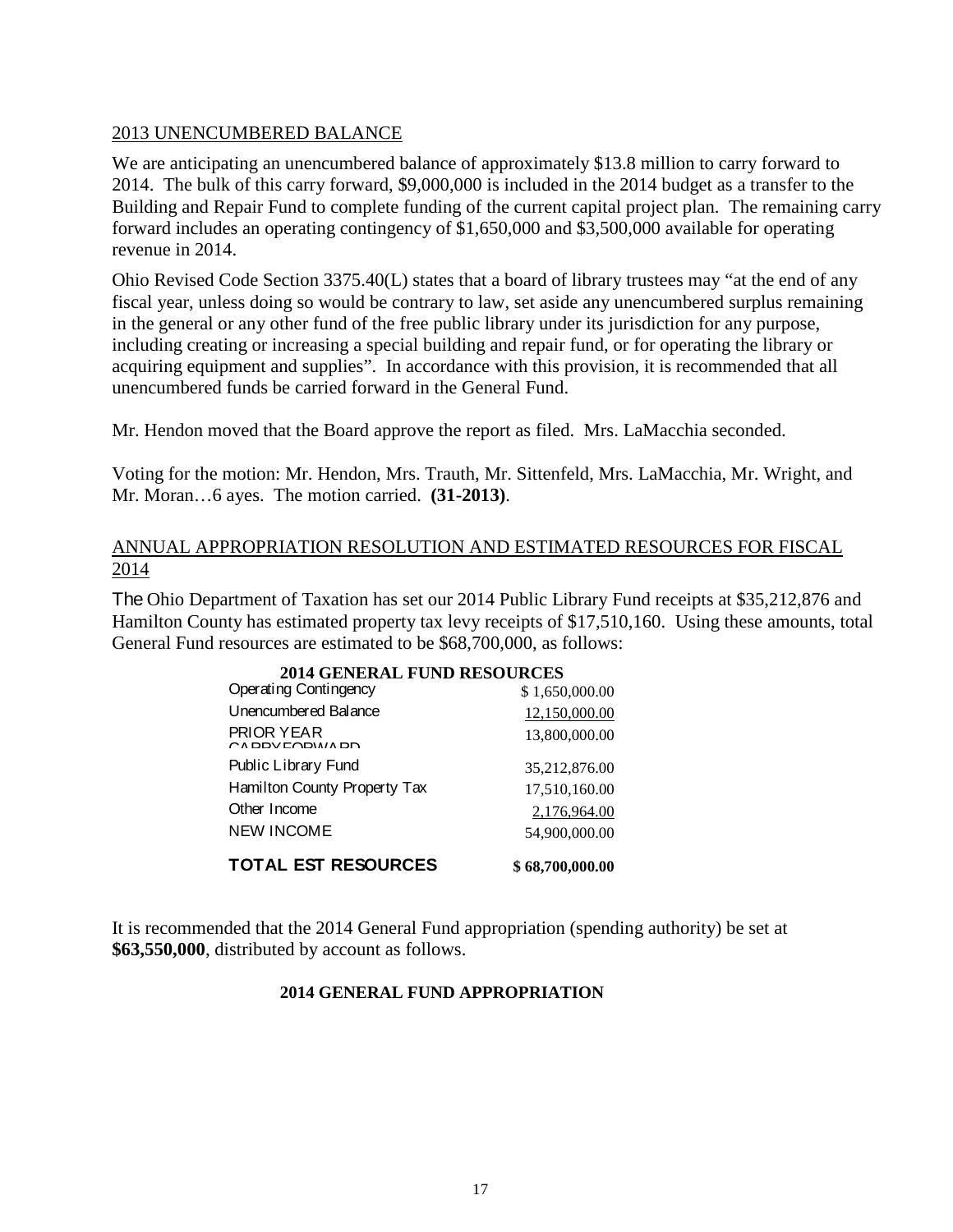| Salaries                        | \$26,600,000.00 |
|---------------------------------|-----------------|
| Retirement Benefits             | 3,724,000.00    |
| Insurance Benefits              | 4,846,400.00    |
| Supplies                        | 1,205,000.00    |
| Purchased & Contracted Services | 8,704,600.00    |
| Library Materials & Information | 8,450,000.00    |
| Capital Outlay                  | 600,000.00      |
| Other Objects                   | 420,000.00      |
| Other Financing Uses            |                 |
| Transfer (Capital)              | 9,000,000.00    |
| <b>TOTAL APPROPRIATION</b>      | \$63,550,000.00 |

In addition to the General Fund, it is recommended that the estimated resources and appropriations for special revenue, capital and permanent (trust) funds be set as follows, noting trust fund principals, a total of \$6,733,132, are excluded from permanent fund balances.

| <b>FUND</b>                       | 2013<br>AVAILABLE<br><b>BALANCE</b> | 2014<br><b>ESTIMATED</b><br><b>RESOURCES</b> |     | 2014<br>APPROPRIATION |     |
|-----------------------------------|-------------------------------------|----------------------------------------------|-----|-----------------------|-----|
| General Fund                      | \$13,800,000.00                     | \$54,900,000.00                              |     | \$63,550,000.00       | (1) |
| Building & Repair Capital<br>Fund | 2,635,719.66                        | 9,000,000.00                                 | (2) | 8,670,518.00          |     |
| Special Revenue (4 funds)         | 299, 204. 15                        | 90,000.00                                    |     | 273, 325.00           |     |
| Permanent (44 funds)              | 1,606,737.72                        | 96, 465, 00                                  |     | 291,000.00            |     |
| Total                             | \$18,341,661.53                     | \$64,086,485.00                              |     | \$72,784,843.00       |     |

(1) Includes \$9 million capital transfer to Building & Repair.

(2) Includes \$9 million transfer from General Fund.

It is also recommended that the Board adopt a Resolution that to provide for expenditures during the fiscal year ending December 31, 2014, the resources of the Library be appropriated at the fund and object levels presented and as detailed below be submitted to the Hamilton County Budget Commission as the Library's **2014 Annual Appropriation Resolution** and **Certificate of Sources Available for Expenditure**.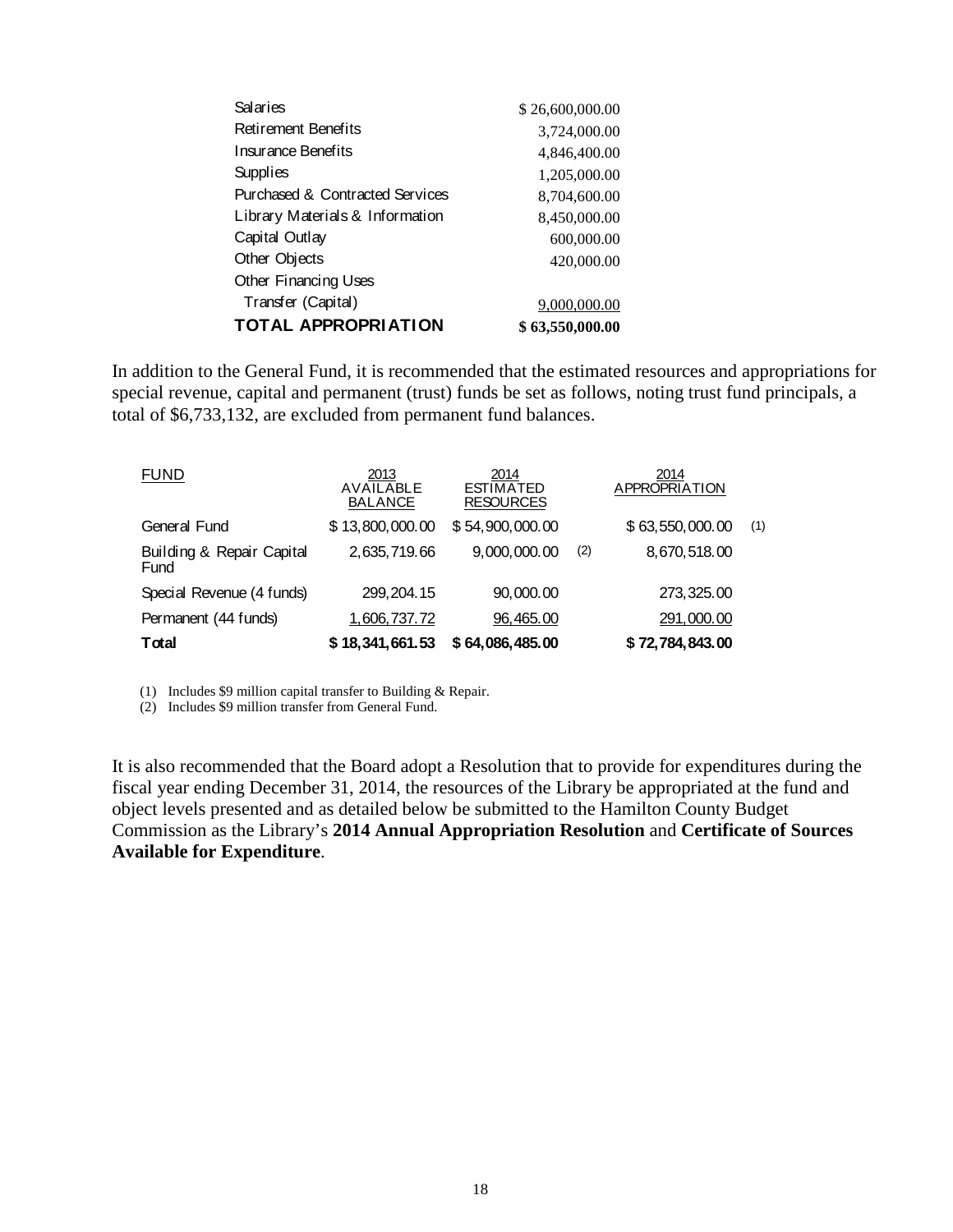|                                      | <b>SPECIAL REVENUE:</b> |               |           |            | <b>CAPITAL:</b> |
|--------------------------------------|-------------------------|---------------|-----------|------------|-----------------|
|                                      | General                 | Anderson      | Library   | Gifts      | Building &      |
|                                      | <b>Fund</b>             | Mt Washington | Programs  |            | Repair          |
|                                      | 1100                    | 2101          | 2152      | 2199       | 401             |
| <b>Salaries</b>                      | 26,600,000.00           |               |           |            |                 |
| <b>Retirement Benefits</b>           | 3,724,000.00            |               |           |            |                 |
| <b>Insurance Benefits</b>            | 4,846,400.00            |               |           |            |                 |
| Other Employee Benefits              |                         |               |           |            |                 |
| <b>Purchased/Contracted Services</b> | 8,704,600.00            | 11,800.00     | 40,000.00 | 10,000.00  | 1,000,000.00    |
| Supplies                             | 1,205,000.00            | 22,825.00     | 25,000.00 | 100,000.00 |                 |
| Library Materials and Information    | 8,450,000.00            | 7,700.00      |           | 7,500.00   |                 |
| Other Objects                        | 420,000.00              |               |           |            |                 |
| Capital Outlay                       | 600,000.00              | 8.500.00      |           | 40,000.00  | 7,670,518.00    |
| Debt Service                         |                         |               |           |            |                 |
| <b>Other Financing Uses</b>          | 9,000,000.00            |               |           |            |                 |
| Contingency                          |                         |               |           |            |                 |
| <b>Total Appropriation</b>           | 63,550,000.00           | 50,825.00     | 65,000.00 | 157,500.00 | 8,670,518.00    |

|                                      | <b>PERMANENT:</b> |           |              |            |            |               |
|--------------------------------------|-------------------|-----------|--------------|------------|------------|---------------|
|                                      | Anderson          | Armstrong | Karline      | Feld       | Incidental | <b>Glueck</b> |
|                                      |                   |           | <b>Brown</b> |            | Expense    |               |
|                                      | 8101              | 8102      | 8106         | 8112       | 8114       | 8116          |
| <b>Salaries</b>                      |                   |           |              |            |            |               |
| <b>Retirement Benefits</b>           |                   |           |              |            |            |               |
| <b>Insurance Benefits</b>            |                   |           |              |            |            |               |
| Other Employee Benefits              |                   |           | 1,000.00     |            |            |               |
| <b>Purchased/Contracted Services</b> |                   |           |              |            | 9,000.00   |               |
| Supplies                             |                   | 15,000.00 |              |            | 6,000.00   |               |
| Library Materials and Information    |                   |           |              | 125,000.00 |            | 1,000.00      |
| Other Objects                        |                   |           |              |            |            |               |
| Capital Outlay                       | 10,000.00         |           |              |            |            |               |
| <b>Debt Service</b>                  |                   |           |              |            |            |               |
| <b>Other Financing Uses</b>          |                   |           |              |            |            |               |
| Contingency                          |                   |           |              |            |            |               |
| <b>Total Appropriation</b>           | 10,000.00         | 15,000.00 | 1,000.00     | 125,000.00 | 15,000.00  | 1,000.00      |
|                                      | Goldsmith         | Hadley    | Huenefeld    | Kersten    | King       | Rhein         |
|                                      | 8117              | 8120      | 8125         | 8130       | 8132       | 8163          |
| <b>Salaries</b>                      |                   |           |              |            |            |               |
| <b>Retirement Benefits</b>           |                   |           |              |            |            |               |
| <b>Insurance Benefits</b>            |                   |           |              |            |            |               |
| Other Employee Benefits              |                   | 35,000.00 |              |            |            |               |
| <b>Purchased/Contracted Services</b> |                   |           |              | 10,000.00  |            | 2,000.00      |
| Supplies                             |                   |           |              | 30,000.00  |            | 2,000.00      |
| Library Materials and Information    | 3,000.00          |           | 1,000.00     |            | 1,000.00   |               |
| Other Objects                        |                   |           |              |            |            |               |
| <b>Capital Outlay</b>                |                   |           |              |            |            |               |
| Debt Service                         |                   |           |              |            |            |               |
| <b>Other Financing Uses</b>          |                   |           |              |            |            |               |
| Contingency                          |                   |           |              |            |            |               |
| <b>Total Appropriation</b>           | 3,000.00          | 35,000.00 | 1,000.00     | 40,000.00  | 1,000.00   | 4,000.00      |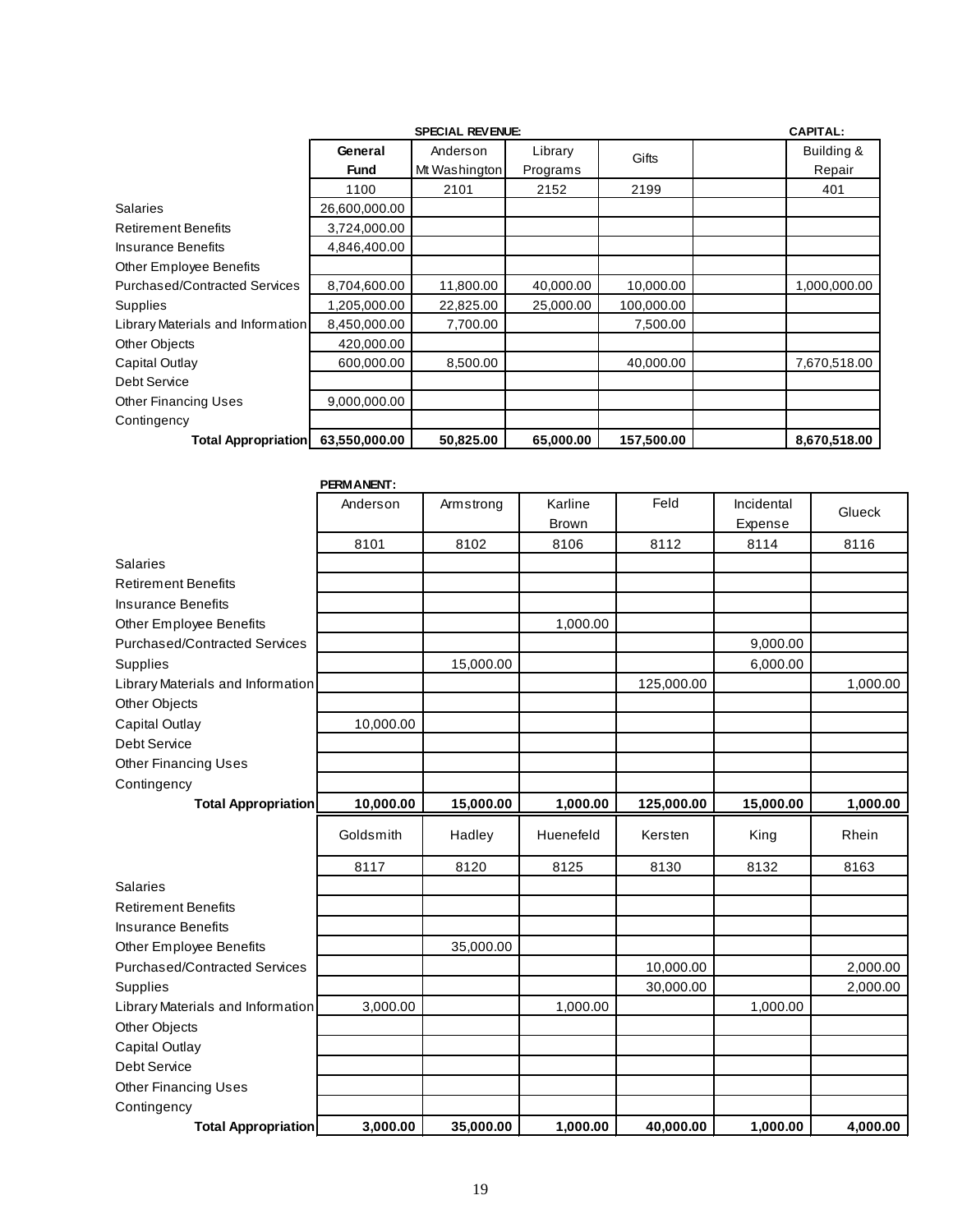|                                      | Sackett   | Dwyer    | Trager   | Howard    | Valerio   |
|--------------------------------------|-----------|----------|----------|-----------|-----------|
|                                      |           |          |          |           | Family    |
|                                      | 8160      | 8163     | 8174     | 8175      | 8179      |
| <b>Salaries</b>                      |           |          |          |           |           |
| <b>Retirement Benefits</b>           |           |          |          |           |           |
| Insurance Benefits                   |           |          |          |           |           |
| Other Employee Benefits              |           |          |          |           |           |
| <b>Purchased/Contracted Services</b> |           |          |          |           | 10,000.00 |
| Supplies                             |           | 4,000.00 |          |           |           |
| Library Materials and Information    | 10,000.00 | 5,000.00 | 1,000.00 | 10,000.00 |           |
| Other Objects                        |           |          |          |           |           |
| Capital Outlay                       |           |          |          |           |           |
| Debt Service                         |           |          |          |           |           |
| <b>Other Financing Uses</b>          |           |          |          |           |           |
| Contingency                          |           |          |          |           |           |
| <b>Total Appropriation</b>           | 10,000.00 | 9,000.00 | 1,000.00 | 10,000.00 | 10,000.00 |

Mr. Sittenfeld moved that the Board approve the report as filed. Mr. Wright seconded.

Voting for the motion: Mr. Hendon, Mrs. Trauth, Mr. Sittenfeld, Mrs. LaMacchia, Mr. Wright, and Mr. Moran…6 ayes. The motion carried. **(32-2013)**.

# *CONSENT AGENDA ITEMS*

Mr. Moran presented the following items for approval:

- Minutes of the Regular Meeting held October 8, 2013.
- Change Orders

# ENERGY RETROFIT PHASE II

- Change Order No. PCR 100 in the amount of \$11,314.00 to Artic Heating  $\&$  Air Conditioning, Inc. for moving meeting minutes responsibility to the engineer, additional control points, 120 volt power, smoke detectors, and additional VAV boxes
- Change Order No. PCR 400 in the amount of \$552.00 to Arctic Heating & Air Conditioning, Inc., for insulation repair (this is a correction from a change order reported at the October meeting for insulation at a cost of \$902.00)
- Investment Report (summary of invested balances) as of October 31, 2013 and November 30, 2013.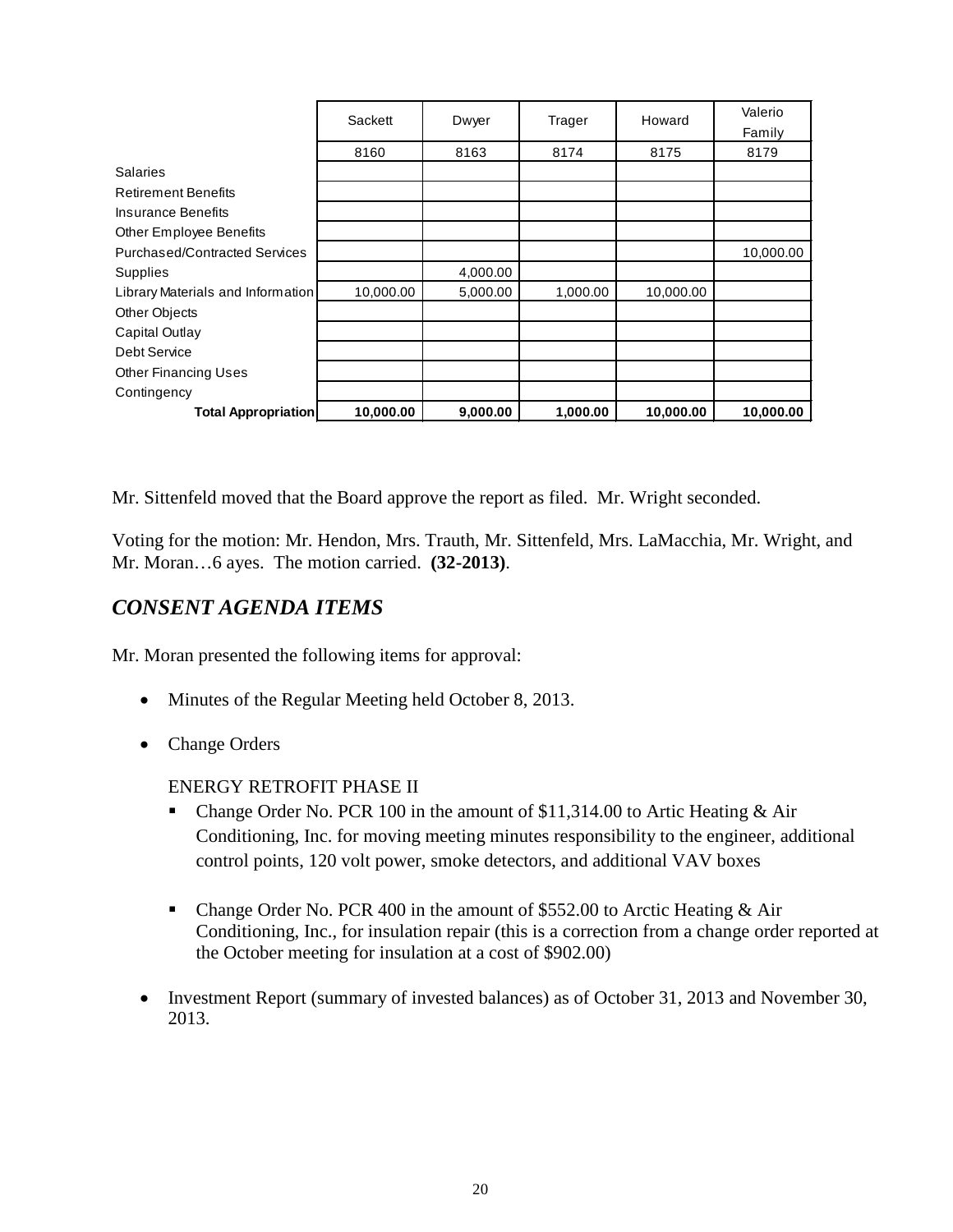|                                           | Amount             | Amount           |
|-------------------------------------------|--------------------|------------------|
|                                           | As of $10/31/2013$ | As of 11/30/2013 |
| <b>Operating Account</b>                  |                    |                  |
| General Fund                              | \$19,135,749.30    | \$18,123,407.50  |
| Insurance/Indemnification                 | 230,000.00         | 230,000.00       |
| Special Revenue Funds                     | 340,190.89         | 354,170.85       |
| Building and Repair                       | 6,546,081.90       | 6,219,621.77     |
| Permanent Trust Funds                     | 1,636,526.06       | 1,616,342.24     |
|                                           | \$27,888,548.15    | \$26,543,542.36  |
| <b>STAR Ohio</b>                          |                    |                  |
| Building and Repair                       | 1,046,657.72       | 1,046,680.36     |
| <b>Managed Investments (Trust Funds):</b> |                    |                  |
| Permanent Trust Funds                     | \$6,728,176.00     | \$6,728,176.00   |
| <b>GRAND TOTAL</b>                        | \$35,663,381.87    | \$34,318,398.72  |

- Monthly Financial Reports for the periods ending October 31, 2013 and November 30, 2013.
- Personnel Change Report reflects changes through November 23, 2013.

| <b>Action</b>      | Agency                                         | <b>Position Title</b>                         | <b>FTE</b> | <b>Employee Name</b>           |
|--------------------|------------------------------------------------|-----------------------------------------------|------------|--------------------------------|
| <b>APPOINTMENT</b> | <b>ANDERSON BRANCH</b>                         | <b>STUDENT SHELVER</b>                        | 0.30       | TOBERGTA, ALEXANDER J          |
| <b>APPOINTMENT</b> | <b>ANDERSON BRANCH</b>                         | <b>STUDENT SHELVER</b>                        | 0.30       | BERNARD, ELLYN                 |
| <b>APPOINTMENT</b> | <b>ANDERSON BRANCH</b>                         | <b>STUDENT SHELVER</b>                        | 0.30       | <b>BRUEGGEMEIER, KARA</b>      |
| <b>APPOINTMENT</b> | <b>BLUE ASH BRANCH</b>                         | <b>STUDENT SHELVER</b>                        | 0.25       | SMITH, STACY M                 |
| <b>APPOINTMENT</b> | <b>BLUE ASH BRANCH</b>                         | <b>STUDENT SHELVER</b>                        | 0.25       | FINN, SABRINA C                |
| <b>APPOINTMENT</b> | <b>BLUE ASH BRANCH</b>                         | <b>STUDENT SHELVER</b>                        | 0.25       | <b>BOYLSON, MICHELLE</b>       |
| <b>APPOINTMENT</b> | <b>BOND HILL BRANCH</b>                        | SENIOR LIBRARY ASSISTANT                      | 0.50       | CLEMENTS-BROD, NAOMI           |
| <b>APPOINTMENT</b> | <b>BOND HILL BRANCH</b>                        | SENIOR LIBRARY ASSISTANT                      | 0.50       | TAYLOR, TERRY                  |
| <b>APPOINTMENT</b> | CATALOG &<br><b>PROCESSING</b>                 | <b>CATALOGING ASS'T</b>                       | 0.50       | CHROUSER, AMANDA L             |
| <b>APPOINTMENT</b> | CATALOG &<br><b>PROCESSING</b>                 | LINE ASST PHYSICAL PROCESSING                 | 0.50       | WILLIAMS, SAMANTHA             |
| <b>APPOINTMENT</b> | <b>CATALOG &amp;</b><br><b>PROCESSING</b>      | <b>METADATA LIBRARIAN</b>                     | 1.00       | <b>BRICKING, STEPHANIE L</b>   |
| <b>APPOINTMENT</b> | <b>CHILDREN'S LEARNING</b><br><b>CENTER</b>    | CHILDREN'S LIBRARIAN                          | 1.00       | MULCAHY, JENNIFER L            |
| <b>APPOINTMENT</b> | <b>CHILDREN'S LEARNING</b><br><b>CENTER</b>    | SENIOR LIBRARY SRVS ASSISTANT                 | 0.50       | PATRICK, SUSAN                 |
| <b>APPOINTMENT</b> | <b>CIRCULATION SERVICES</b>                    | LIBRARY SERVICES ASSISTANT                    | 0.50       | ZOMCHEK, ALEXANDRA             |
| <b>APPOINTMENT</b> | <b>CLIFTON BRANCH</b>                          | <b>BRANCH MANAGER</b>                         | 1.00       | <b>BAILEY, CHRISTINE</b>       |
| <b>APPOINTMENT</b> | <b>CONSERVATION</b><br><b>SERVICES</b>         | <b>CONSERVATION LAB TEAM</b><br><b>LEADER</b> | 1.00       | SCHIESZER, ASHLEIGH            |
| <b>APPOINTMENT</b> | <b>CORRYVILLE BRANCH</b>                       | <b>BRANCH MANAGER</b>                         | 1.00       | BEITZ, JILL                    |
| <b>APPOINTMENT</b> | <b>CORRYVILLE BRANCH</b>                       | <b>HOMEWORK AIDE</b>                          | 0.30       | VESPRANI, SHANNON              |
| <b>APPOINTMENT</b> | <b>GENEALOGY &amp; LOCAL</b><br><b>HISTORY</b> | SENIOR LIBRARY SRVS ASSISTANT                 | 0.50       | <b>CUNNINGHAM, KATHERINE E</b> |
| <b>APPOINTMENT</b> | <b>HARRISON BRANCH</b>                         | <b>STUDENT SHELVER</b>                        | 0.30       | ALEXANDER, OLIVIA M            |
| <b>APPOINTMENT</b> | <b>INFORMATION &amp;</b><br>REFERENCE DEPT     | <b>SHELVER</b>                                | 0.50       | MORRE, WIM                     |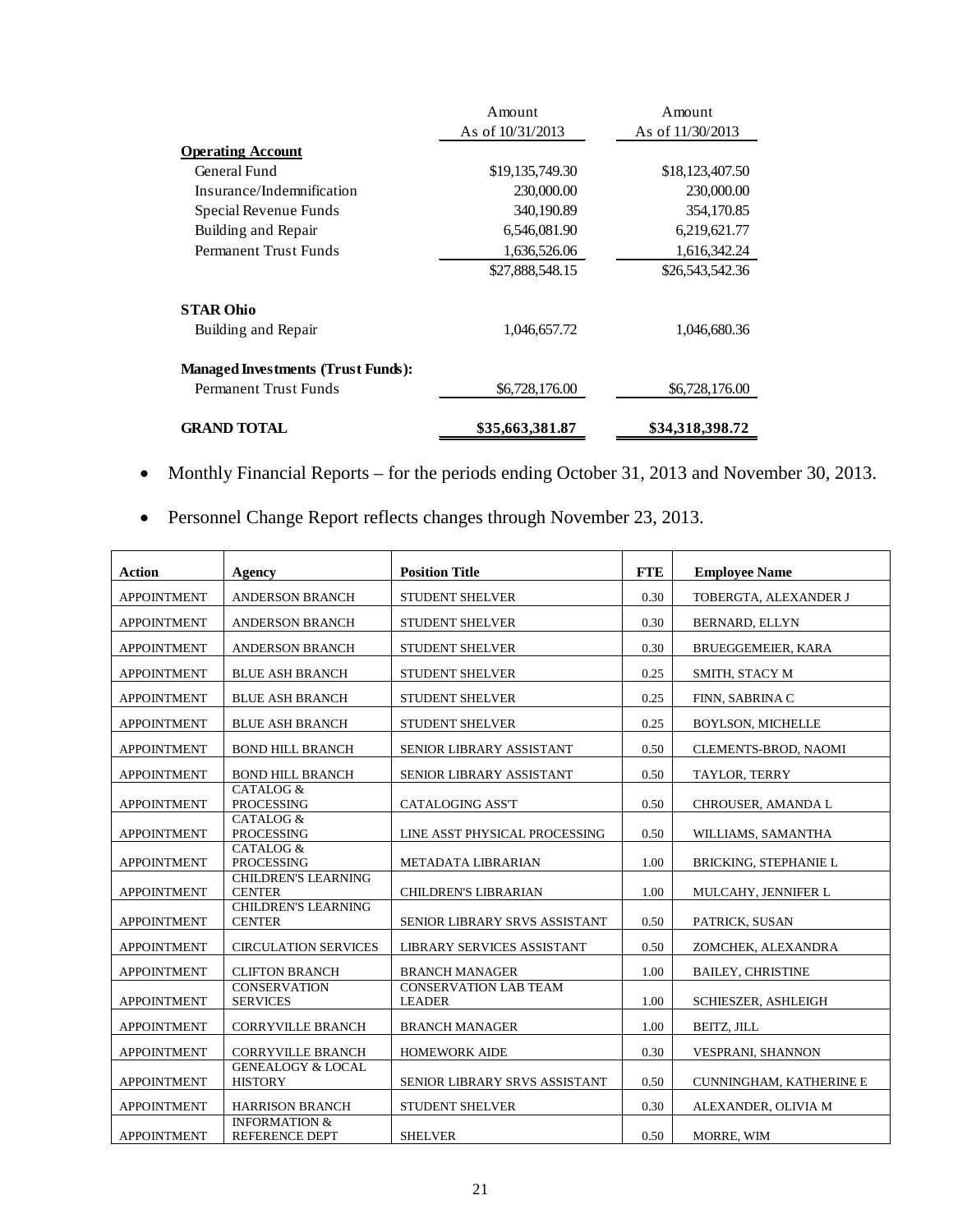|                    | <b>INFORMATION &amp;</b>                           |                            |      |                             |
|--------------------|----------------------------------------------------|----------------------------|------|-----------------------------|
| <b>APPOINTMENT</b> | <b>REFERENCE DEPT</b><br><b>INFORMATION &amp;</b>  | <b>SHELVER</b>             | 0.50 | ENGLISH, MICHAEL S          |
| <b>APPOINTMENT</b> | <b>REFERENCE DEPT</b>                              | <b>SHELVER</b>             | 0.50 | <b>MARTIN, CARA</b>         |
| <b>APPOINTMENT</b> | <b>INFORMATION &amp;</b><br>REFERENCE DEPT         | SHELVER/PAGE               | 0.50 | KAWANARI, AUDREY A          |
| <b>APPOINTMENT</b> | <b>LOVELAND BRANCH</b>                             | <b>HOMEWORK AIDE</b>       | 0.30 | <b>GLOSSOP. ERIN M</b>      |
| <b>APPOINTMENT</b> | <b>LOVELAND BRANCH</b>                             | <b>STUDENT SHELVER</b>     | 0.25 | PING, LEVI                  |
| <b>APPOINTMENT</b> | <b>MADISONVILLE BRANCH</b>                         | LIBRARY SERVICES ASSISTANT | 0.50 | <b>BLANKENSHIP, PETER R</b> |
| <b>APPOINTMENT</b> | <b>MONFORT HEIGHTS</b><br><b>BRANCH</b>            | LIBRARY SERVICES ASSISTANT | 0.50 | <b>MEYER, ANN</b>           |
| <b>APPOINTMENT</b> | NORTH CENTRAL<br><b>BRANCH</b>                     | LIBRARY SERVICES ASSISTANT | 0.50 | <b>GRACE, CONOR A</b>       |
| <b>APPOINTMENT</b> | <b>NORTH CENTRAL</b><br><b>BRANCH</b>              | LIBRARY SERVICES ASSISTANT | 0.50 | SANFORD, GARNISHA J         |
| <b>APPOINTMENT</b> | NORWOOD BRANCH                                     | LIBRARY SERVICES ASSISTANT | 0.50 | <b>BURNSIDE, KATHERINE</b>  |
| <b>APPOINTMENT</b> | <b>OAKLEY BRANCH</b>                               | <b>STUDENT SHELVER</b>     | 0.25 | MCELROY, ANSLEY F           |
| <b>APPOINTMENT</b> | <b>OUTREACH SERVICES</b>                           | <b>SHELVER</b>             | 0.60 | PARROTT, JAMES              |
| <b>APPOINTMENT</b> | PLEASANT RIDGE<br><b>BRANCH</b>                    | <b>STUDENT SHELVER</b>     | 0.30 | <b>GRAHAM, KASSANDRA J</b>  |
| <b>APPOINTMENT</b> | POPULAR LIBRARY                                    | <b>SHELVER</b>             | 0.50 | KUHL, CORRENA R             |
| <b>APPOINTMENT</b> | POPULAR LIBRARY                                    | <b>SHELVER</b>             | 0.50 | HASTINGS, BRYN E            |
| <b>APPOINTMENT</b> | POPULAR LIBRARY                                    | <b>STUDENT SHELVER</b>     | 0.25 | AUFMANN, DANIEL L           |
| <b>APPOINTMENT</b> | <b>READING BRANCH</b>                              | <b>HOMEWORK AIDE</b>       | 0.30 | WREATH, SARA L              |
| <b>APPOINTMENT</b> | <b>SHARONVILLE BRANCH</b>                          | LIBRARY SERVICES ASSISTANT | 0.50 | CALLAHAN, NICHOLAS A        |
| <b>APPOINTMENT</b> | <b>SHARONVILLE BRANCH</b>                          | LIBRARY SERVICES ASSISTANT | 0.50 | <b>SHAW, JENNIFER</b>       |
| <b>APPOINTMENT</b> | <b>SHARONVILLE BRANCH</b>                          | <b>STUDENT SHELVER</b>     | 0.30 | SOCWELL, JORDAN P           |
| <b>APPOINTMENT</b> | <b>SHIPPING &amp; RECEIVING</b>                    | <b>MAIL CLERK</b>          | 1.00 | KELLY, AUBREY M             |
| <b>APPOINTMENT</b> | <b>SORTING &amp; MATERIALS</b><br><b>RETRIEVAL</b> | <b>SORTER</b>              | 0.50 | SANER, LATONIA D            |
| <b>APPOINTMENT</b> | ST BERNARD BRANCH                                  | LIBRARY SERVICES ASSISTANT | 0.50 | REEVES, CHRISTOPHER M       |
| <b>APPOINTMENT</b> | <b>SYMMES TOWNSHIP</b><br><b>BRANCH</b>            | <b>STUDENT SHELVER</b>     | 0.30 | RANDALL, RACHEL             |
| <b>APPOINTMENT</b> | WEST END BRANCH                                    | <b>HOMEWORK AIDE</b>       | 0.30 | <b>BEALER, MARCHANDIA</b>   |
| <b>APPOINTMENT</b> | WESTWOOD BRANCH                                    | LIBRARY SERVICES ASSISTANT | 0.50 | NEPPER, TALLIA              |
| <b>APPOINTMENT</b> | <b>INFORMATION &amp;</b><br>REFERENCE DEPT         | <b>SHELVER</b>             | 0.50 | MINDRUM, CARMELISA          |
| <b>APPOINTMENT</b> | MT. HEALTHY BRANCH                                 | <b>TEEN LIBRARIAN</b>      | 1.00 | WILLIAMS, MATTHEW R         |
| <b>APPOINTMENT</b> | NORWOOD BRANCH                                     | <b>STUDENT SHELVER</b>     | 0.30 | HENSLEY, TAYLOR A           |
| <b>APPOINTMENT</b> | SYMMES TOWNSHIP<br><b>BRANCH</b>                   | LIBRARY SERVICES ASSISTANT | 0.50 | CONLON, KYLE L              |
| <b>CHANGE</b>      | <b>MARIEMONT BRANCH</b>                            | LIBRARY SERVICES ASSISTANT | 0.50 | FRAZIER, KELLY L.           |
| <b>CHANGE</b>      | <b>MARIEMONT BRANCH</b>                            | LIBRARY SERVICES ASSISTANT | 0.60 | KLEESATTEL, BENJAMIN R.     |
| <b>CHANGE</b>      | <b>MONFORT HEIGHTS</b><br><b>BRANCH</b>            | LIBRARY SERVICES ASSISTANT | 1.00 | HUGHES, JAYME F.            |
| <b>CHANGE</b>      | SHARONVILLE BRANCH                                 | LIBRARY SERVICES ASSISTANT | 0.60 | HARMON, TIFFANY R.          |
| <b>CHANGE</b>      | SHARONVILLE BRANCH                                 | LIBRARY SERVICES ASSISTANT | 0.60 | WINKLE, AMANDA J.           |
| <b>CHANGE</b>      | BLUE ASH BRANCH                                    | REFERENCE LIBRARIAN        | 1.00 | OBRIEN RHOAD, KERRY A       |
| CHANGE             | CATALOG &<br>PROCESSING                            | CATALOGING ASS'T           | 0.50 | MILADINOV, KARA A.          |
| <b>CHANGE</b>      | <b>CIRCULATION SERVICES</b>                        | LIBRARY SERVICES ASSISTANT | 0.50 | FIELDS, TANESHA S.          |
| <b>CHANGE</b>      | <b>MARIEMONT BRANCH</b>                            | CHILDREN'S LIBRARIAN       | 1.00 | JOBSON, HEATHER V.          |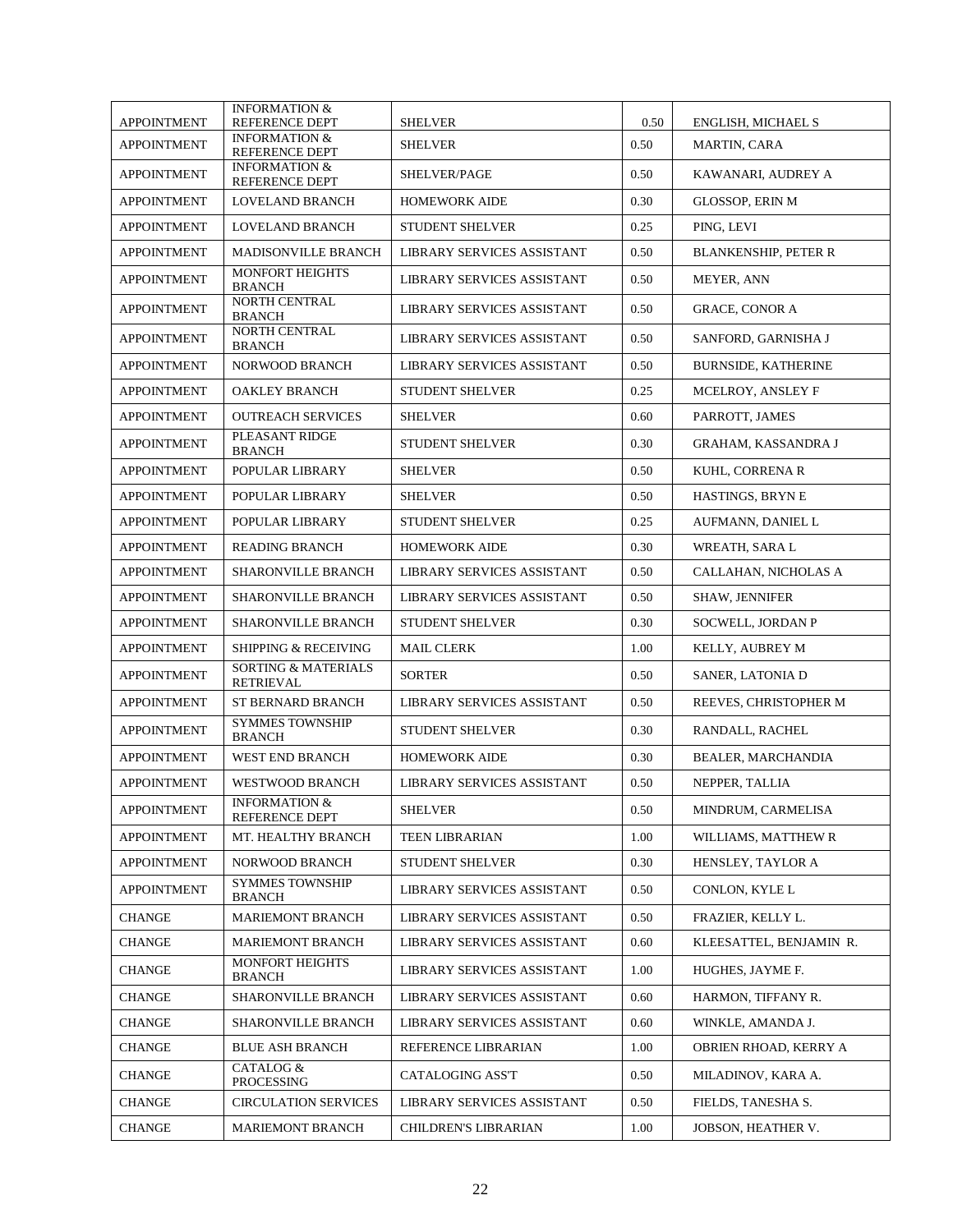| <b>CHANGE</b>    | <b>MATERIALS SELECTION</b><br>& ACO                | <b>COLLECTION DEVELOPME</b><br><b>LIBRARIAN</b> | 1.00 | GREEN, JAMES M.           |
|------------------|----------------------------------------------------|-------------------------------------------------|------|---------------------------|
| <b>CHANGE</b>    | NORWOOD BRANCH                                     | LIBRARY SERVICES ASSISTANT                      | 0.50 | JOHNSON, ALANA R.         |
| <b>CHANGE</b>    | <b>SORTING &amp; MATERIALS</b><br><b>RETRIEVAL</b> | PAGE                                            | 0.50 | NETHERLY, ELLEN           |
| <b>CHANGE</b>    | <b>WESTWOOD BRANCH</b>                             | LIBRARY SERVICES ASSISTANT                      | 0.50 | BROCK, ALEXANDER J.       |
| <b>CHANGE</b>    | <b>EDUCATION &amp;</b><br>HOMEWORK SUPPORT         | SENIOR LIBRARY SRVS ASSISTANT                   | 1.00 | SCHMITT, LYNETTE M.       |
| <b>DEMOTION</b>  | <b>CHEVIOT BRANCH</b>                              | LIBRARY SERVICES ASSISTANT                      | 1.00 | UHLENBROCK, MARY M.       |
| <b>DEMOTION</b>  | <b>CIRCULATION SERVICES</b>                        | LIBRARY SERVICES ASSISTANT                      | 0.50 | JAMES, LISA L.            |
| <b>DEMOTION</b>  | <b>OUTREACH SERVICES</b>                           | <b>SHELVER</b>                                  | 1.00 | PICKETT, DIONNE           |
| DEPARTURE        | <b>HYDE PARK BRANCH</b>                            | LIBRARY SERVICES ASSISTANT                      | 0.50 | WILLIAMS, JUSTIN M        |
| DEPARTURE        | <b>BLUE ASH BRANCH</b>                             | <b>STUDENT SHELVER</b>                          | 0.25 | ZYLKA, AMY R.             |
| DEPARTURE        | <b>CIRCULATION SERVICES</b>                        | LIBRARY SERVICES ASSISTANT                      | 0.50 | WILLIAMS, SARA L          |
| DEPARTURE        | <b>CIRCULATION SERVICES</b>                        | LIBRARY SERVICES ASSISTANT                      | 0.50 | MCGAUGHEY, CATHERINE E.   |
| DEPARTURE        | <b>CORRYVILLE BRANCH</b>                           | LIBRARY SERVICES ASSISTANT                      | 0.50 | MORRIS, GRACE K.          |
| DEPARTURE        | <b>CORRYVILLE BRANCH</b>                           | SENIOR LIBRARY SRVS ASSISTANT                   | 0.50 | WRZOS, SUZANNE E.         |
| <b>DEPARTURE</b> | <b>HARRISON BRANCH</b>                             | <b>LIBRARY SERVICES ASSISTANT</b>               | 0.50 | PEAK, KAYLA R.            |
| DEPARTURE        | <b>HARRISON BRANCH</b>                             | <b>STUDENT SHELVER</b>                          | 0.30 | BERNHARDT, LUKE A.        |
| DEPARTURE        | LOVELAND BRANCH                                    | <b>STUDENT SHELVER</b>                          | 0.20 | VUYK, PETER S.            |
| DEPARTURE        | MAINTENENCE &<br><b>CUSTODIAL SERVICES</b>         | <b>HVAC MECHANIC</b>                            | 1.00 | DAY, NICHOLAS C           |
| DEPARTURE        | <b>MARKETING</b>                                   | SOCIAL MEDIA SPECIALIST                         | 1.00 | SCHELLE, MICHAEL J.       |
| <b>DEPARTURE</b> | <b>MONFORT HEIGHTS</b><br><b>BRANCH</b>            | LIBRARY SERVICES ASSISTANT                      | 1.00 | GETZ, WILLIAM J.          |
| DEPARTURE        | NORTH CENTRAL<br><b>BRANCH</b>                     | LIBRARY SERVICES ASSISTANT                      | 0.50 | <b>GARNISHA SANFORD</b>   |
| DEPARTURE        | PRICE HILL BRANCH                                  | <b>HOMEWORK AIDE</b>                            | 0.30 | COOPER, EILEEN            |
| DEPARTURE        | <b>SORTING &amp; MATERIALS</b><br><b>RETRIEVAL</b> | SORTER                                          | 0.50 | <b>MEYERS, ZACHAREY</b>   |
| DEPARTURE        | <b>VIRTUAL INFORMATION</b><br><b>CENTER</b>        | LIBRARY SERVICES ASSISTANT                      | 1.00 | NURREDIN, AYESHA A.       |
| DEPARTURE        | <b>BLUE ASH BRANCH</b>                             | REFERENCE LIBRARIAN                             | 1.00 | EDGERTON, DIANE M         |
| <b>DEPARTURE</b> | <b>CLIFTON BRANCH</b>                              | <b>BRANCH MANAGER</b>                           | 1.00 | <b>GOMIEN, JENNIFER C</b> |
| <b>DEPARTURE</b> | <b>CLIFTON BRANCH</b>                              | SENIOR LIBRARY SRVS ASSISTANT                   | 1.00 | BLACK, ELIZABETH          |
| DEPARTURE        | MT HEALTHY BRANCH                                  | <b>TEEN LIBRARIAN</b>                           | 1.00 | HONAKER, DIANNA L.        |
| DEPARTURE        | <b>OUTREACH SERVICES</b>                           | <b>OUTREACH SERVICES MANAGER</b>                | 1.00 | ZUELKE, ELIZABETH         |
| DEPARTURE        | <b>OUTREACH SERVICES</b>                           | <b>SHELVER</b>                                  | 1.00 | POOCK, GARY K.            |
| <b>PROMOTION</b> | <b>CATALOG &amp;</b><br>PROCESSING                 | LINE ASST ELECTRONIC PROCESSIN                  | 1.00 | WILLIAMS, ELI             |
| <b>PROMOTION</b> | <b>CHEVIOT BRANCH</b>                              | <b>TEEN LIBRARIAN</b>                           | 1.00 | WILLIAMS, CARA M.         |
| <b>PROMOTION</b> | <b>CIRCULATION SERVICES</b>                        | LIBRARY SERVICES ASSISTANT                      | 0.50 | CARPENTER, ROSALIA E.     |
| <b>PROMOTION</b> | <b>CLIFTON BRANCH</b>                              | SENIOR LIBRARY SRVS ASSISTANT                   | 1.00 | MILLER, EMILY C.          |
| <b>PROMOTION</b> | <b>DELHI TOWNSHIP</b><br><b>BRANCH</b>             | LIBRARY SERVICES ASSISTANT                      | 0.50 | BERLING, KATHRYN MARY     |
| <b>PROMOTION</b> | <b>DIGITAL SERVICES</b>                            | DIGITAL ASSISTANT                               | 1.00 | NOE, SAMANTHA             |
| <b>PROMOTION</b> | <b>GROESBECK BRANCH</b>                            | LIBRARY SERVICES ASSISTANT                      | 0.50 | SUTTLES, KAYLIE A.        |
| <b>PROMOTION</b> | <b>MADEIRA BRANCH</b>                              | LIBRARY SERVICES ASSISTANT                      | 0.50 | NIEMEYER, KATHRYN R.      |
| <b>PROMOTION</b> | POPULAR LIBRARY                                    | SENIOR LIBRARY SRVS ASSISTANT                   | 0.50 | KENNEDY, CALEB M.         |